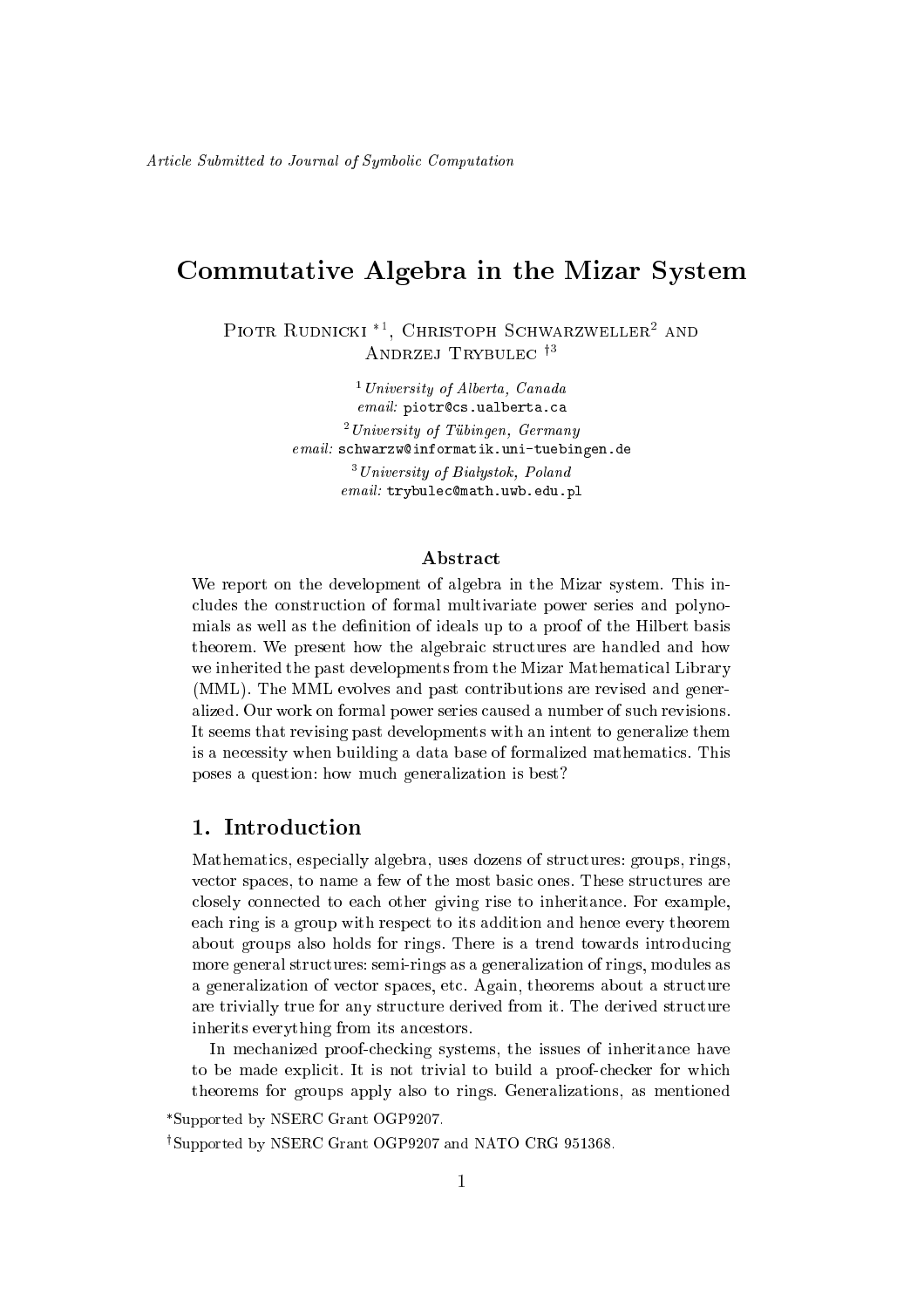above, may result in building a sizeable graph of inheritan
e and only extensive practice can say how good a particular solution is. The issue is further ompli
ated by inertia indu
ed through the existing developments in a proofhe
king environment. On the one hand, one would like to inherit as mu
h as possible from the past, on the other, one wants to modify the past developments, if they turn out to be inconvenient for the task at hand—and the task at hand is usually too big to start everything from scratch.

In this paper we describe the construction of formal multivariate power series and polynomials and the development of the theory of ideals in the Mizar system. During this work we had to deal with the aforementioned problems. We discuss the tools that Mizar offers to build algebraic structures; tools, which we believe provide a flexible mechanism supporting the kind of inheritan
e omnipresent in mathemati
s. The main me
hanism here is based on defining and combining attributes for a hierarchy of structures. This allows one to formulate and prove theorems while striving for minimal assumptions about the underlying structure. Via inheritance, theorems are automatically accessible for more specific structures.

Generalization is a more complex task. For example, one can derive rings from semi-rings; however, there is a hallenge when the rings have already been introdu
ed in the past and one aims to introdu
e semi-rings. The question is what to do with the theorems about rings already proven and stored in the Mizar Mathemati
al Library (MML), a number of whi
h would also hold for semi-rings. Stating and proving them again would not only be a tedious job but would "overwhelm" the library. Alternatively, the library ould be revised as a whole.

The plan of this paper is as follows. After giving general information on Mizar in section 2, we describe in detail how algebraic structures are constructed in Mizar in section 3. This includes the basic definitions needed to define single domains like groups, fields or vector spaces. We discuss how the natural connection between these domains can be made explicit in Mizar and how this enables the reuse of already proven theorems. Se
 tions 4 and 5 are devoted to the development of polynomials. We first define formal power series and show how polynomials are constructed as a special sub-case of them. Next we consider the evaluation of polynomials proving its homomorphism property, with minimal algebraic requirements on the underlying coefficient domain.

In section 6, we define ideals in rings and introduce some basic operations on ideals and the notions needed for the proof of the Hilbert basis theorem. The Mizar version of the Hilbert basis theorem is presented in section 7 where we discuss the helper notions and facts needed for the proof. We close with a discussion on mathematical libraries in section 8 where we point out some problems that occurred during our work and resulted in revisions of the MML, whi
h generalized some of the already defined concepts. The last two sections give some pointers to the related work, offer some conclusions and sketch our plans for the future.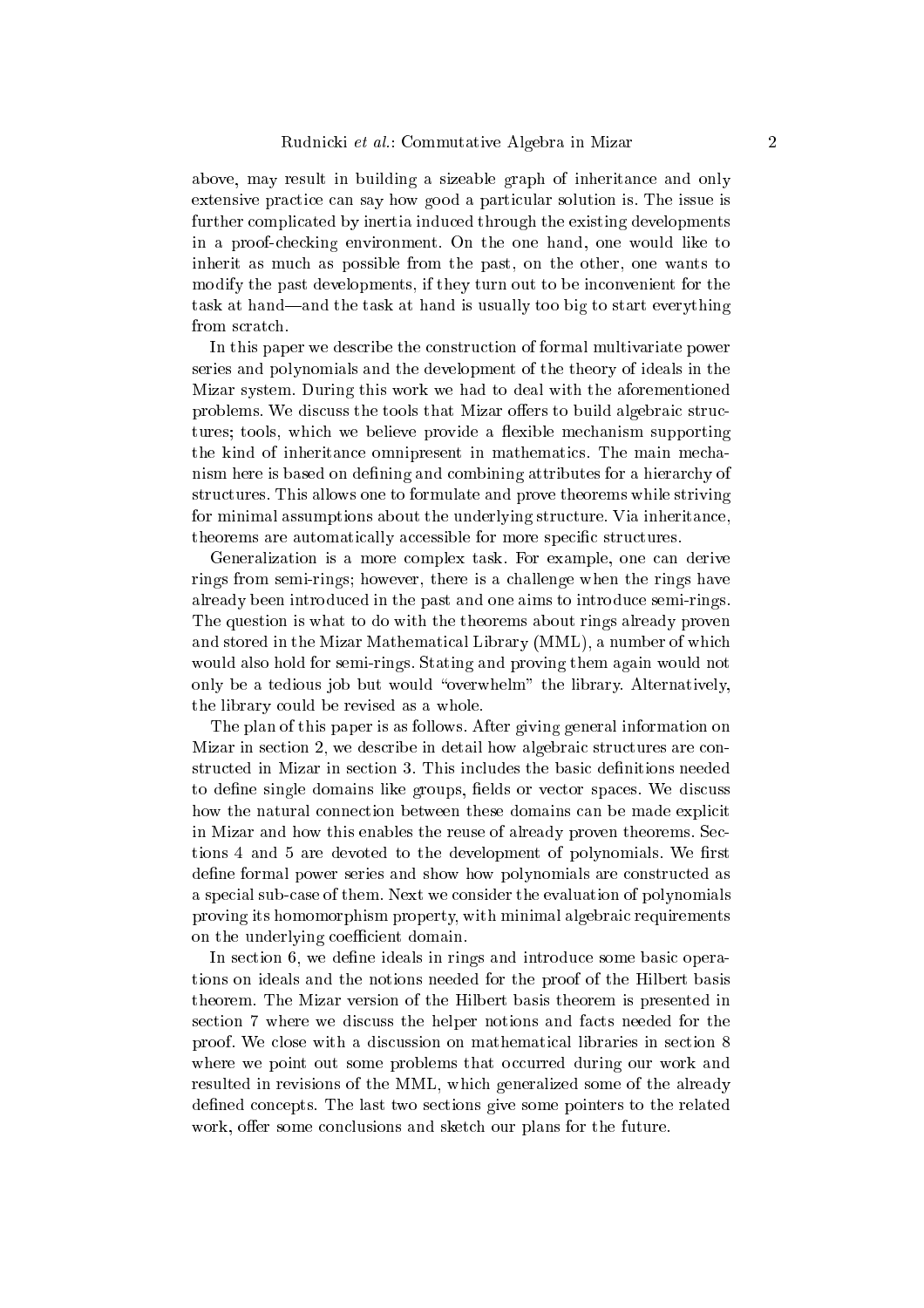## 2. Mizar

The Mizar system has been presented in (Rudni
ki, Trybule
, 1999a); a number of additional documents are available through the Mizar web page at mizar.org; here we only give a brief overview. Mizar is a proof he
king system where proofs are written in the Mizar language and then he
ked for orre
tness by the Mizar pro
essor. Mizar proofs are written using terminology and facts stored in the MML.

Mizar's logical basis is classical first order logic similar to the calculus of natural dedu
tion of (Jaskowski, 1934). In some ontexts, free variables of se
ond order are permitted and this enables, for example, the definition of induction schemes. The development of MML is based on Tarski-Grothendie
k set theory, a variant of ZF in whi
h the axiom of infinity is replaced by Tarski's stronger axiom (Tarski, 1939) postulating the existence of arbitrarily large, strongly inaccessible cardinals. The axiom of hoi
e is then proven as a theorem (Ban
erek, 1990).

Mizar objects are typed, these types form a hierarchy with the fundamental built-in type set. New types are constructed using type constructors alled modes. A type does not ne
essarily denote a set, it may denote a proper class. For example, a mode Ring can be defined although the olle
tion of all rings is not a set. Modes an be de
orated with bipolar adjectives formed by *attributes* which are adjective constructors. This extends the type hierar
hy: given an attribute ommutative, a new mode commutative Ring can be defined; then a variable of type commutative Ring is also of type Ring. The user has to provide an existen
e proof before su
h a new type an be used. Mizar stru
ture modes denote entities that consist of a number of fields accessible by selectors. Structure modes are used to define algebraic domains and will be described in detail in the next section.

Atomic formulae are formed with constructors called *predicates* and terms are built by constructors called *functors*. We borrowed the name "functor" from (Rasiowa, Sikorski, 1968), p. 148:

... some signs in the formalized language should correspond to the mappings and fun
tions being examined. These signs are called functors, or more precisely - m-argument functors provided they correspond to  $m$ -argument mappings from objects to objects  $(m = 1, 2, ...).$ 

A definition of a functor includes a correctness proof in which one has to demonstrate existence and uniqueness of the functor being defined. Mizar functors must not be confused with functors as used in category theory.

The proofs written in the Mizar language resemble proofs written in common mathematical practice; however, to make them mechanically checkable they typically need to be very detailed. For example, the introduction of a variable x of type t with a property  $p[x]$  is written as:

consider x being t such that  $p[x]$  by  $L_1, \ldots L_m$ .

The labels  $L_i$  refer to other statements in the proof or to already proven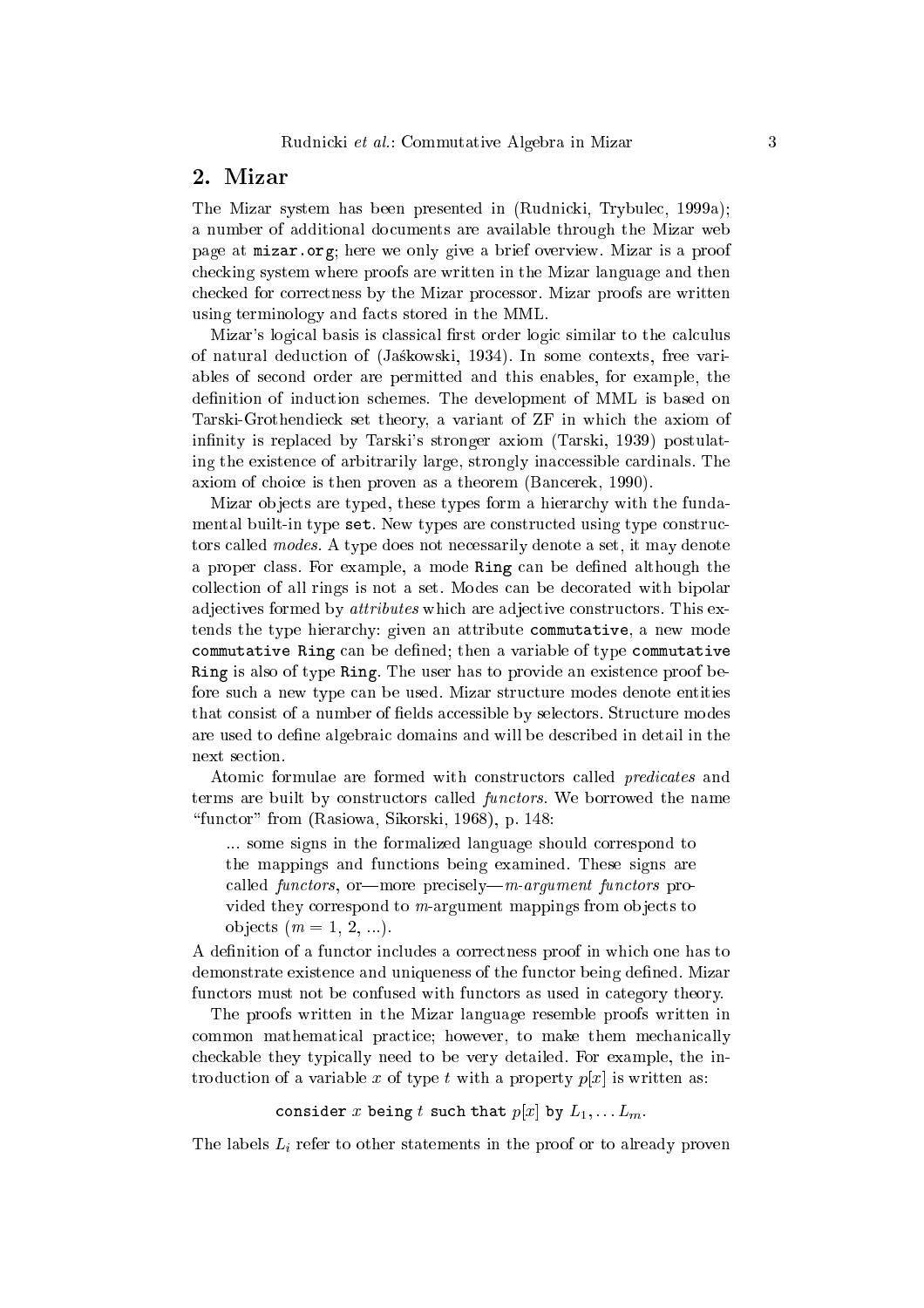theorems and indicate the premises of the inference. In this case the premises must provide a guarantee of the existence of an object  $x$  of type t with property  $p[x]$  as the conclusion of this inference is an implicit, existentially quantified formula. Whether inferences are correct is established by the Mizar checker. Inferences from the source Mizar text are onverted into formulas of the following shape:

premise<sub>0</sub>  $\land$  premise<sub>1</sub>  $\land \dots \land$  premise<sub>k</sub>  $\land$  not conclusion

and in order to prove the *conclusion*, the checker tries to infer a contradiction. It may happen that a logically correct inference is rejected by the checker. Then the user has to introduce further "smaller" steps or even subproofs into the proof script to get the original statement accepted. The Mizar he
ker is tuned towards speed, not power.

The "dry" texts of all Mizar formalizations are available in the MML and maintained by the MML ommittee. The formalizations (almost 700 articles by some 130 authors) accepted by the committee are presented in various forms in the electronic Journal of Formalized Mathematics on the WWW at mizar.org. This electronic journal allows for browsing the MML through hyper-links and offers substantial help in locating definitions of the used notions (and there are some 10,000 of them). Paper ounterparts of the formalizations appear in a parallel journal named Formalized Mathematics published by University of Białystok in Poland, ISSN 1426-2630. These documents are typically difficult to follow without additional explanations. In this paper, we would like to discuss the pro
ess of formalizing mathemati
s in Mizar and the Mizar features supporting su
h formalizations|in parti
ular, those features that make the past formalizations reusable in the area of abstra
t algebra.

## 3. Defining Algebraic Domains in Mizar

The Mizar onstru
tion of formal multivariate polynomials was aimed at defining the ring of polynomials over a minimal algebraic domain permitting such a construction. The definition of an algebraic domain is founded on a structure mode providing the primitive notions, that is the signature (carriers and operators) of the domain. Then the axioms for a specific class of structures are defined as properties of the underlying structure mode.

In our case, the structure mode of interest is doubleLoopStr, defined in (Kusak et al., 1990). It provides a arrier, two binary operations over the arrier and two distinguished elements of the arrier, hen
e the signature of a ring. Note again that a structure mode besides typing information does not state anything else about the properties of the operators it introdu
es. Figure 1 illustrates the relationship of doubleLoopStr to other structure modes in the type hierarchy. (See (AMU, 1995), (Trybulec, 1990) and (Kusak et al., 1990) to learn more about these structures.) The bottom definition introduces the following constructors: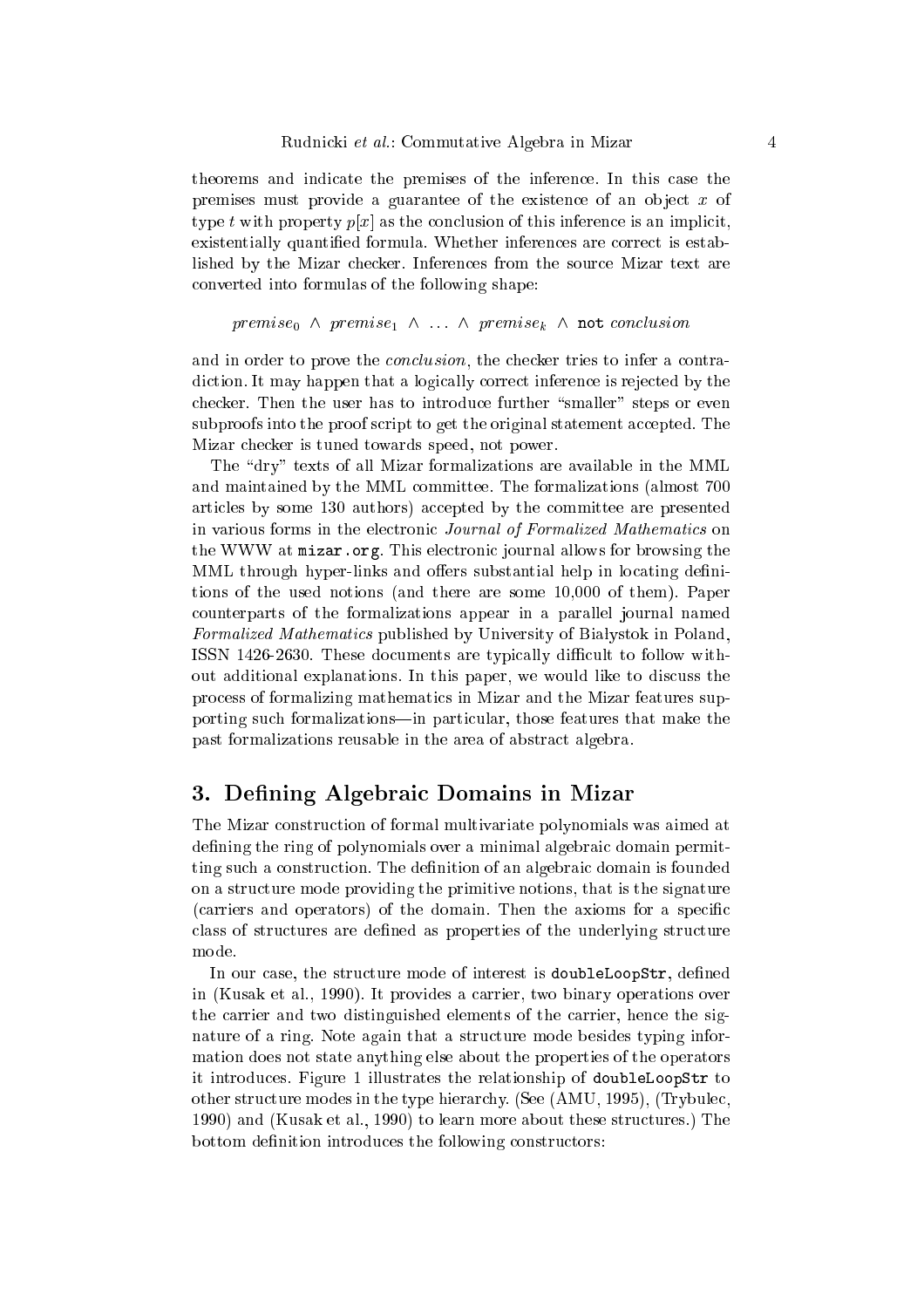

Figure 1: Derivation of doubleLoopStr in the Mizar Mathemati
al Library

- the structure mode **doubleLoopStr**, that may be used to qualify  $\bullet$ variables, e.g. let S be doubleLoopStr or to form predicates, e.g. T is doubleLoopStr. However, a T for whi
h the latter holds, may have other fields besides those listed in Figure 1, if the type of  $T$  is derived from doubleLoopStr.
- the attribute strip strip when when when used as strip as strip as gives the type of structures that have no additional fields besides the ones mentioned in the definition; note that any type derived from doubleLoopStr widens to doubleLoopStr but not necessarily to strict doubleLoopStr. The attribute symbol strict is heavily overloaded as every definition of a structure mode defines a new attribute denoted by this symbol.
- the aggregate fun
tor that is used to onstru
t terms of stru
tured types, in our case doubleLoopStr(#c,a,m,u,z#) is such an aggregate whenever c is a set, a and m are binary operations on c, and u and z are two fixed elements of c. Structures denoted by aggregates are stri
t.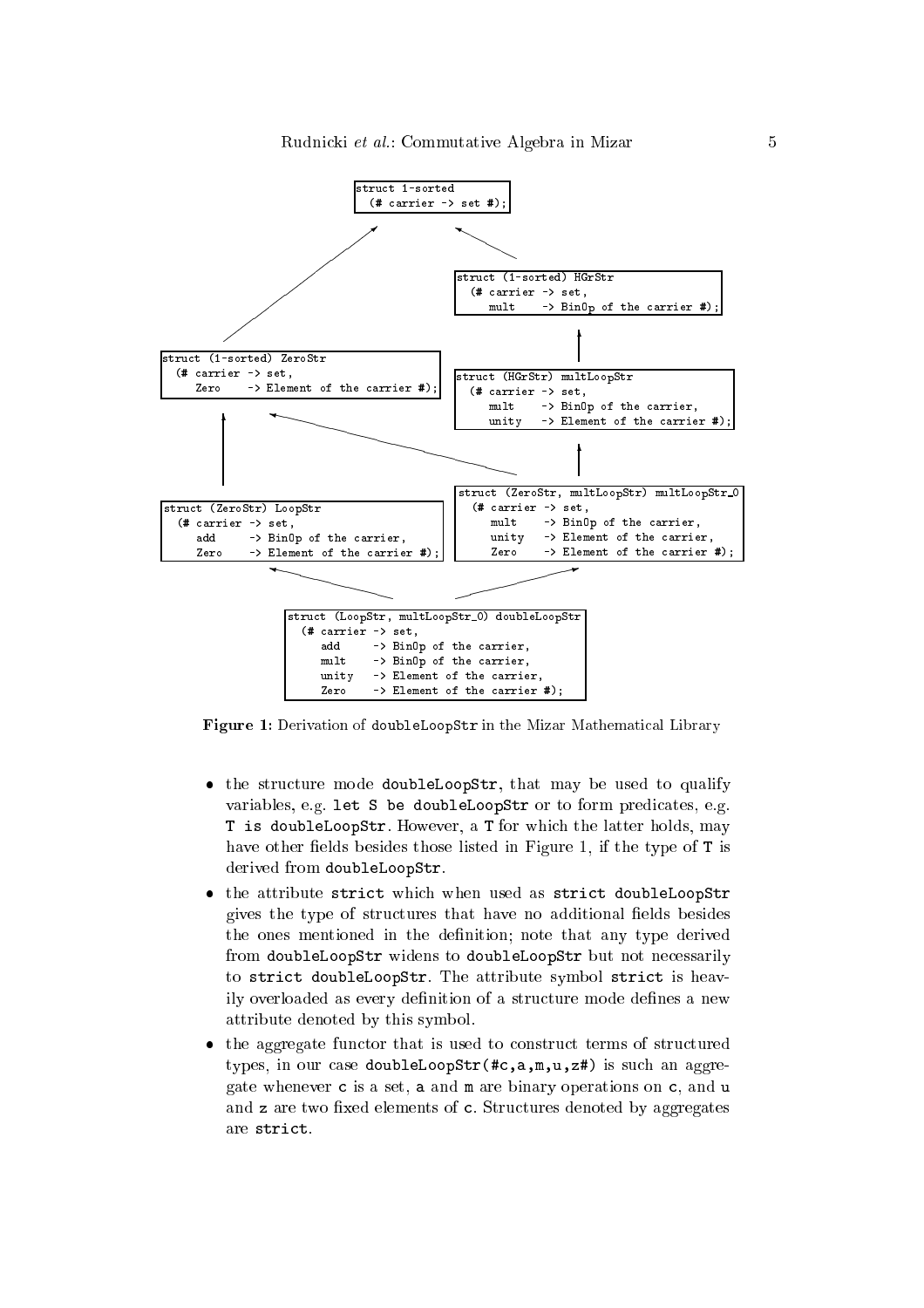the forgotted function when when when the double-the doublereates a stri
t stru
ture from S (provided S has a type widening to doubleLoopStr). This functor denotes the aggregate: doubleLoopStr (# the arrier of S, the add of S, the mult of S, the unity of S, the Zero of S #) If S is of type strict doubleLoopStr, then  $S =$  the doubleLoopStr of S.

The mode doubleLoopStr is derived from LoopStr and multLoopStr<sub>-0</sub>. This means that type doubleLoopStr widens to, or in other words that it is a subtype of, both LoopStr and multLoopStr\_0.

Typically, a structure definition also introduces some selector functors to access its fields. The selector functors are introduced in the first structure definition in the structure hierarchy in which the selector appears. The structure mode 1-sorted defines the selector functor the carrier of. It may be used for any 1-sorted structure, e.g. ZeroStr, LoopStr, doubleLoopStr. The selector functor the Zero of is introduced by ZeroStr and the selector functor the add of by LoopStr. In the case of multLoopStr\_0 no new selectors are introduced, the mult of and the unity of are inherited from HGrStr and multLoopStr, respectively. Also in the case of doubleLoopStr all selector functors are inherited.

ZeroStr is a common ancestor of LoopStr and multLoopStr\_0. In this way we ensure that carrier and Zero are the same in both. The definition of ZeroStr introdu
es the Zero of as a new sele
tor, the arrier of is inherited from 1-sorted which is a common ancestor for most algebraic structures in the MML.

If S is defined to satisfy  $S = doubleLoopStr$  (#c, a, m, u, z#) then

```
the 1-sorted of S = 1-sorted(#c#)
the ZeroStr of S = ZeroStr(f \mid c, z \nmid)the LoopStr of S = LoopStr(#c, a, z#)the multLoopStr_0 of S = multLoopStr_0(#c,m,u,z#)
the doubleLoopStr of S = doubleLoopStr(#c,a,m,u,z#)
```
and in particular the doubleLoopStr of  $S = S$ .

The order of selectors in a structure definition serves syntactic purposes only. It can be chosen arbitrarily (with the obvious restriction that a selector  $s_1$  that occurs in the type of a selector  $s_2$  must be put before  $s<sub>2</sub>$ ). The structures in Mizar are not tuples but rather partial functions on selectors, and selectors must not be identified with just a place in the aggregate functor. When defining a derived structure, all the inherited selectors must be repeated to fix the order of arguments in an aggregate.

A structure mode defines only a backbone on which algebraic domains are built. The desired properties of an algebrai domain are then expressed by attributes whi
h are introdu
ed one at a time. For example, associativity of addition is defined in (Trybulec, 1990) as: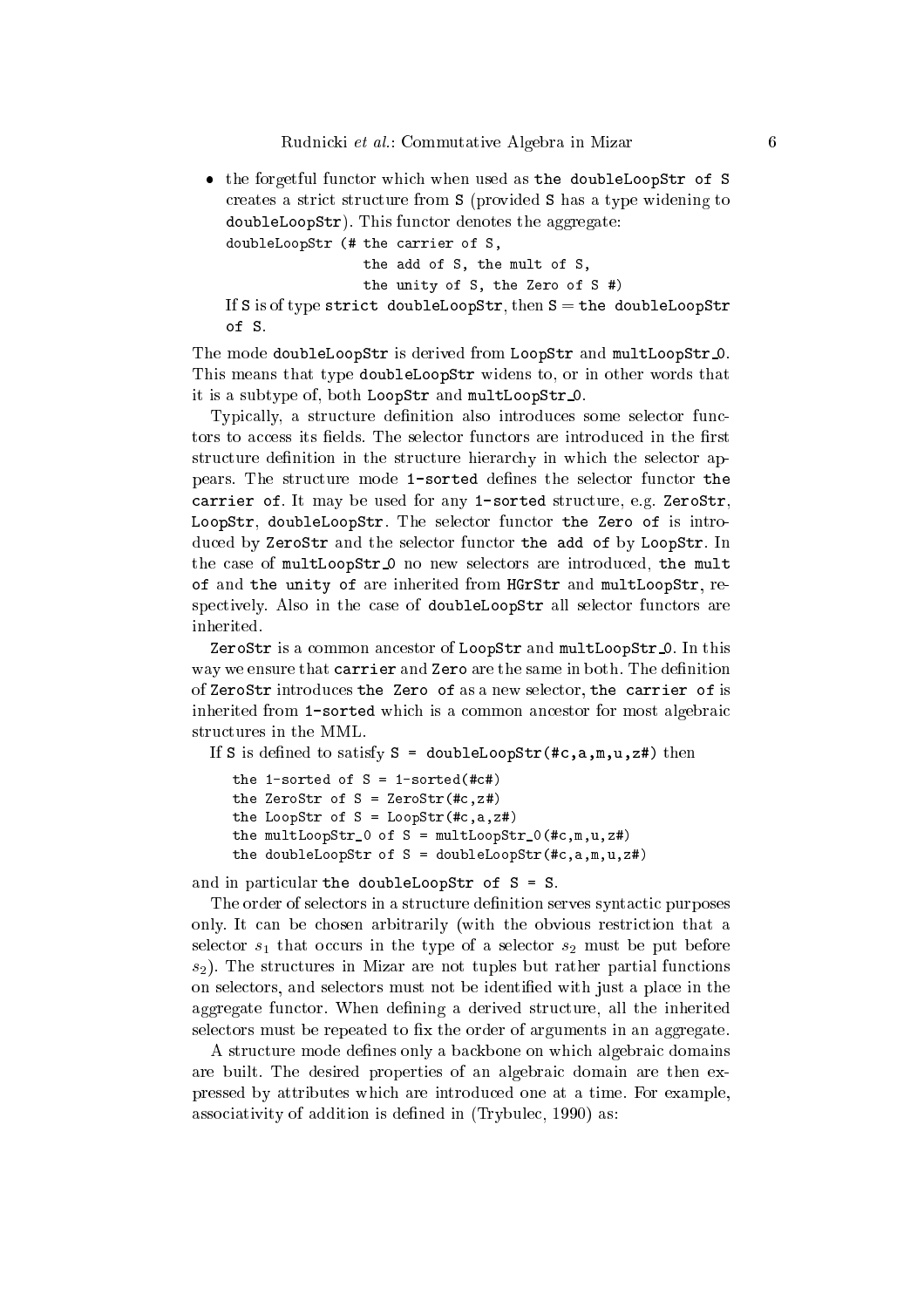```
definition
let S be non empty LoopStr;
attr S is add-asso
iative means
  for a, b, c being Element of the carrier of S
  holds (a + b) + c = a + (b + c);
end;
```
Here,  $a + b$  is a shorter notation for (the add of S). [a, b]; this notation is usually defined right after the selector functor is introduced, see (Trybulec, 1990). The . functor is the function application and since the add of S is a binary operation on the arrier of S it takes an ordered pair as an argument. Note that the structure parameter S does not occur in the term  $a + b$ ; it is hidden in the type of a and b, i.e. Element of the arrier of S.

The attribute add-associative is defined for mode LoopStr, in which the selector the add of is introduced. The mode doubleLoopStr widens to the mode LoopStr as the latter is an an
estor of the former and through inheritance the attribute is applicable to objects of mode doubleLoopStr.

Using separate attributes one can define various properties of algebraic

```
definition
cluster add-associative right_zeroed right_complementable
        Abelian commutative associative left unital
        right_unital distributive Field-like
        non degenerated (non empty doubleLoopStr);
existence
   Demonstrate the existence of an object with all listed attributes.
end;
```
The attributes in the cluster above were introduced for various structure modes, all inherited by doubleLoopStr. For example, empty is de fined for 1-sorted, Abelian for LoopStr, commutative for HGrStr and degenerated (stating that the Zero and the unity of the structure are equal) for multLoopStr\_0. Finally, the attribute distributive is defined for doubleLoopStr as it could not have been defined earlier.

The existence proof in the cluster definition is necessary to avoid empty types that are not allowed in Mizar. Once we have proven the existence of an object with a cluster of attributes, we can introduce a mode of the desired algebrai domain:

```
definition
mode Field is add-associative right_zeroed right_complementable
              Abelian 
ommutative asso
iative left_unital
              right_unital distributive Field-like
              non degenerated (non empty doubleLoopStr);
end;
```
The mode Field is an abbreviation for a doubleLoopStr having the attributes given in its definition. Note that through inheritance the definition of Field just combines various notions; most of them exist on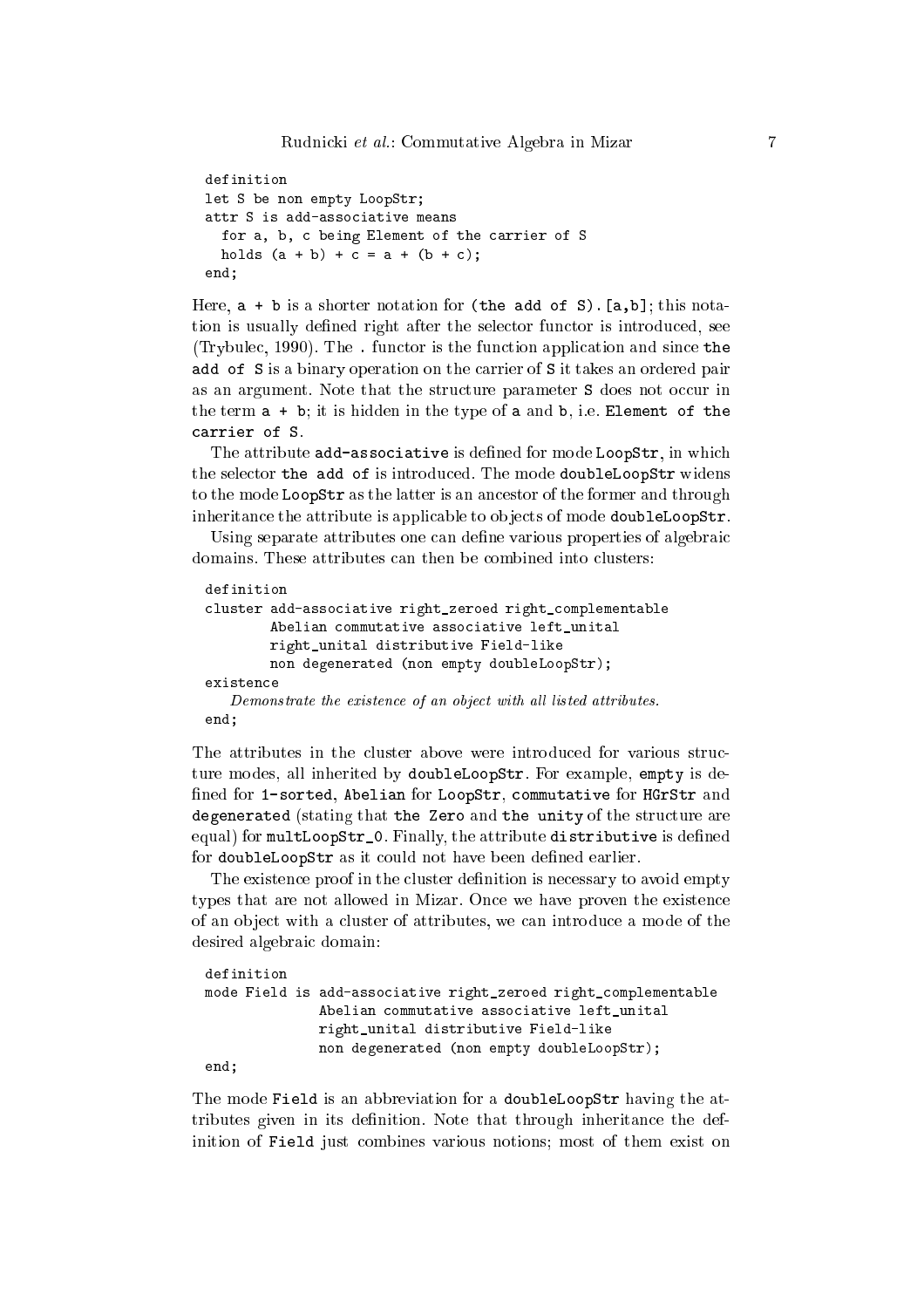their own. Hence, a definition of a Ring could share the same backbone structure with the Field and its attributes could be a subset of Field's attributes. As a onsequen
e, ea
h theorem about the Ring would be appli
able to the Field.

Another Mizar me
hanism for expressing and extending the sub-typing relationship is provided by conditional clusters. A conditional cluster states that any Mizar object that has some attributes also has some others. For example, the rather trivial fact that a commutative binary operator with a right zero also possesses a left zero an be expressed as follows:

```
definition
cluster Abelian right_zeroed -> left_zeroed (non empty LoopStr);
coherence
  Demonstrate that the promised implication holds.
end;
```
Once the above conditional cluster has been registered, it extends the type hierarchy by the fact that Abelian right\_zeroed LoopStr is a subtype of left\_zeroed LoopStr. Hence, predicates and functors defined for left\_zeroed LoopStr are now also available for all other objects whose type widens to Abelian right\_zeroed LoopStr. Also, theorems proven for left\_zeroed LoopStr are now applicable to Abelian right\_zeroed LoopStr and all other types widening to it. The Mizar checker tacitly processes all available conditional clusters and they are not explicitly ref-

## 4. Multivariate Power Series and Polynomials

The onstru
tion of formal power series and polynomials is presented in (Rudni
ki, Trybule
, 1999b). The power series are fun
tions from power products into a structure of coefficients. A power product itself is a function, alled bag, from a given set of variables into natural numbers.

Variables are elements of an arbitrary set X. When we need the variables to be ordered, we use ordinals (Ban
erek, 1990) as X, but we prefer to be as general as possible. A bag over a set of variables X is defined in terms of the concept of ManySortedSet (Trybulec, 1993), a function with a fixed domain, i.e. a function from **X** with unspecified range.

```
definition
let X be set;
mode bag of X is
  natural-yielding finite-support ManySortedSet of X;
end;
```
The attribute natural-yielding means that the values of a bag are natural numbers, whereas finite-support describes the property of a function as having only finitely many non zero values. The set of all bags of X, necessary to define power series as functions from bags into a structure,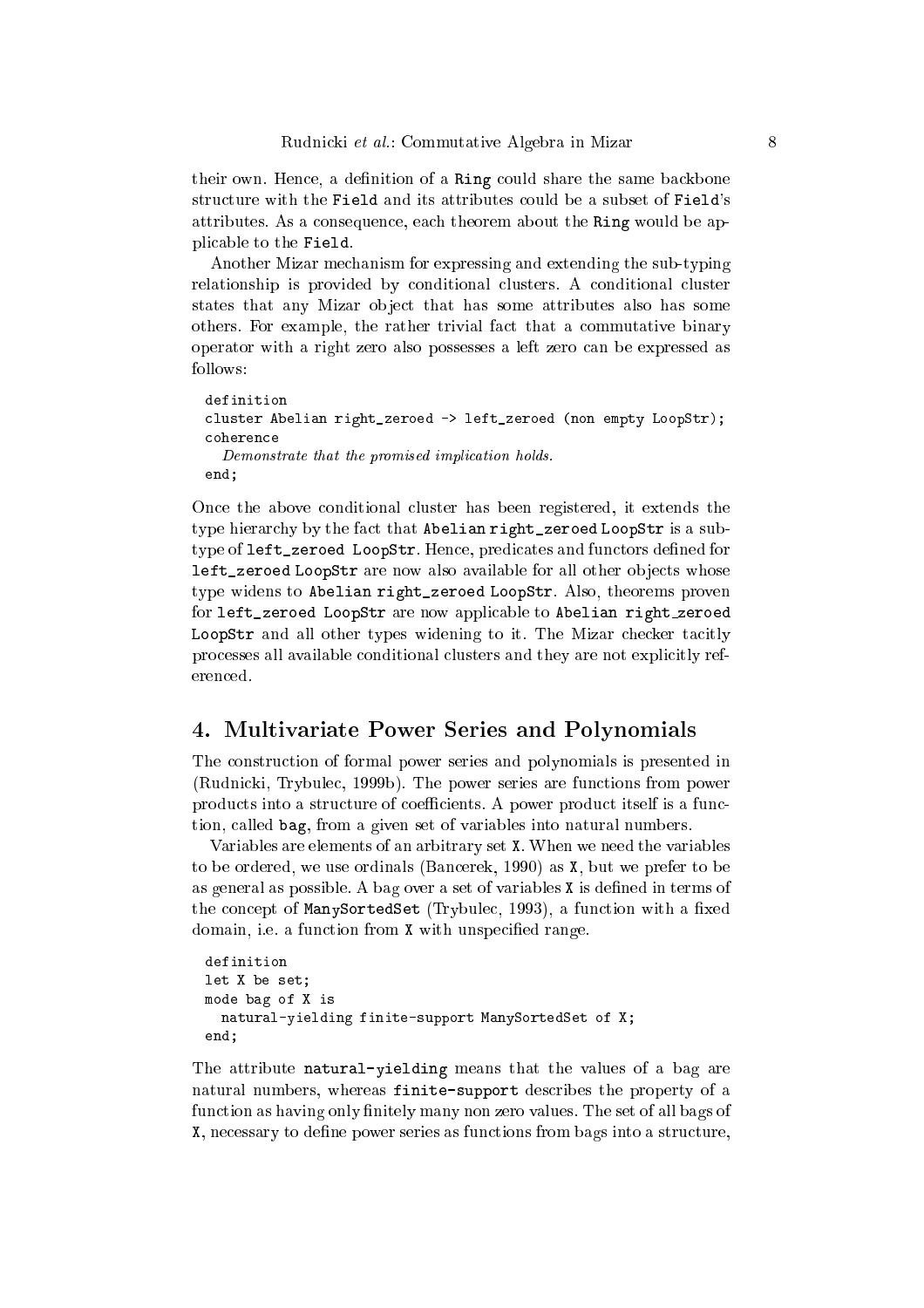is then defined and named Bags X. It is not necessary that a collection of all objects of a given type forms a set (but it is so in this case and we have proven it).

Several operations on bags are defined, for example, addition  $b1 + b2$ used for multiplying power products and restricted subtraction  $b1 - \nu b2$ used for dividing power products. We also introduced the lexicographic order (when X is an ordinal) for power products and the concept of their divisibility.

Given a structure S, a formal power series over S with the variables from X assigns to each power product over X a coefficient which is an element of S. Consequently, a Series of  $X, S$  is a function from Bags X into S:

```
let X be set, S be 1-sorted;
mode Series of X, S \rightarrow Function of (Bags X), S means
  not contradiction;
end;
```
The above introduces the mode Series of X, S which widens to the mode Function of (Bags X), S without any additional restrictions, as both modes are identical with respect to their semantic properties; thus the condition not contradiction which is always true and no proof is necessary here.

Note that nothing is required from the structure S, in particular no addition over S has to be available. These assumptions are introdu
ed later when necessary to ensure additional properties of series. For example, defining addition of series requires addition of the elements of S, hence it is defined for LoopStr:

```
definition
let n be set, L be non empty LoopStr,
    p, q be Series of n,L;
func p + q \rightarrow Series of n, L means
  for x being bag of n holds it.x = p.x + q.x;
end;
```
The keyword it denotes the object being defined.

Defining multiplication requires a bit more work:  $p * q$  on a bag b is obtained by onsidering all de
ompositions of b into bags b1 and b2, su
h that  $b = b1 + b2$ . This is done with the helper functor decomp which gives the finite sequence of decompositions of **b**, ordered in increasing order of the first component. For this we require that the variables are identied with a ertain ordinal:

```
definition
let n be Ordinal,
   L be add-associative right_complementable
        right_zeroed (non empty doubleLoopStr),
   p, q be Series of n,L;
```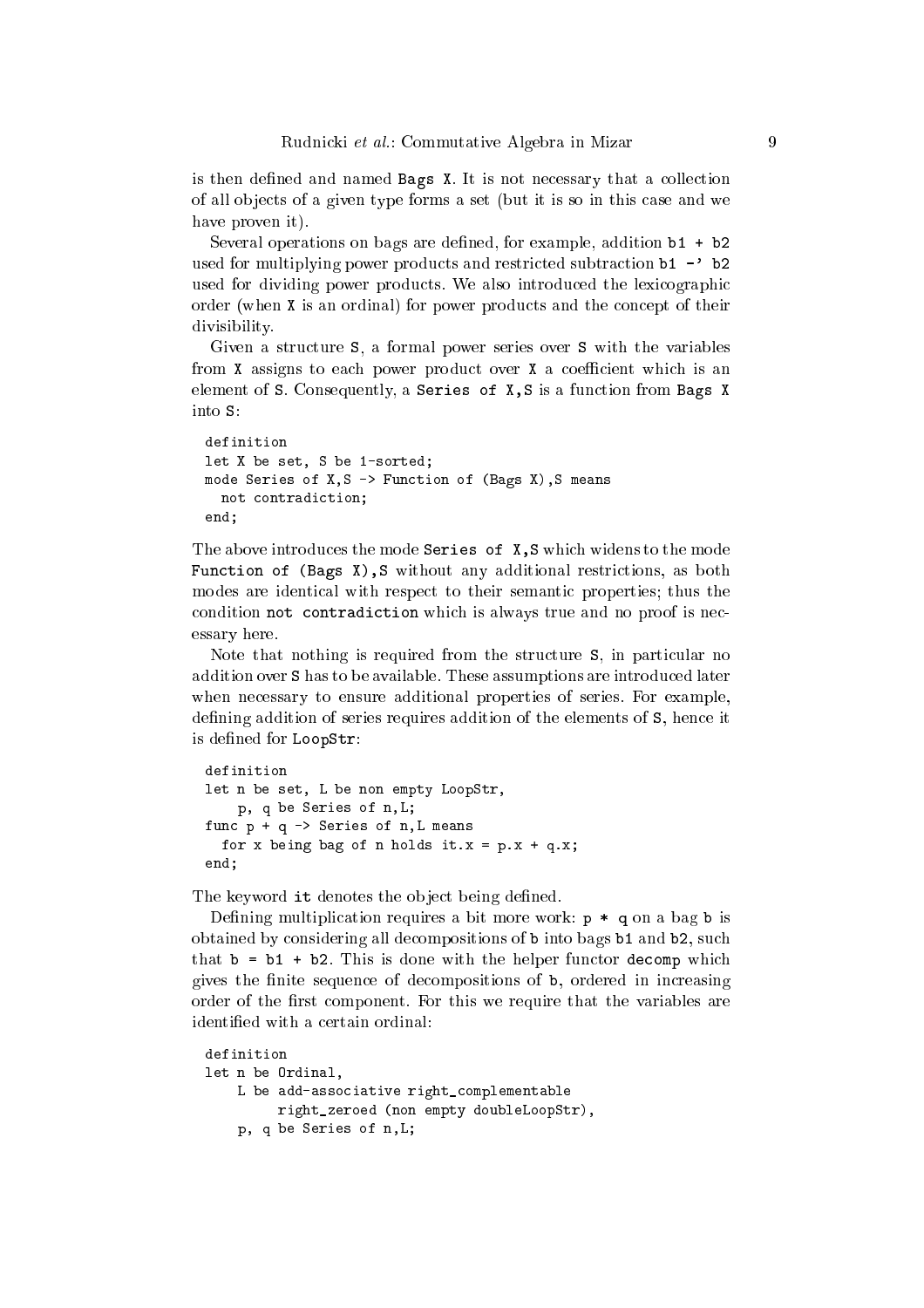```
func p * q \rightarrow Series of n, L means
    for b being bag of n
      ex s being FinSequen
e of the 
arrier of L
        st it.b = \Sigma s &
              len s = len decomp b &for k being Nat st k \in dom s
                ex b1, b2 being bag of n
                  st (decomp b) | .k = \langle *b1, b2* \rangle & s | .k = p.b1 q.b2;end:
ending the contract of the contract of the contract of the contract of the contract of the contract of the contract of the contract of the contract of the contract of the contract of the contract of the contract of the con
```
The functor | is a function application that gives a term of the function range, even if the argument is not in the function domain; it is defined in such a way that  $f(x)$ ,  $f(x)$  equals  $f(x)$  when  $x$  is in the domain of  $f(x)$ . The attributes add-associative and right\_complementable although introduced by the same author (Trybulec, 1990) use different conventions for hyphenation. There are no general rules for achieving uniformity in such cases; the issue is minor but the difference can be annoying for a casual reader of Mizar texts.

Remark. We would like to mention that proving the associativity of this convolution product presented a technical challenge as it turned out to be extremely tedious for the authors of (Rudnicki, Trybulec, 1999b). It is a bit surprising that even in a thorough algebra text (Becker, Weispfenning, 1993) the proof is left as an exercise. In  $(Mac Lane, Birkhoff, 1967)$  the corresponding proof for the univariate case occupies a quarter of a page with half of it relegated to reasoning by analogy.

We also defined the operators  $p - q$  and  $-p$  with their obvious meaning as well as the zero series and the unit series denoted by  $O(n,L)$  and 1\_(n,L), respe
tively. The arguments n and L are ne
essary to determine the proper type of these onstants.

Polynomials are a special case of formal power series; they are the series having only finitely many power products with non-zero coefficients, that is series with a finite support (written finite-Support to distinguish it from finite-support, introdu
ed earlier). Due to this restri
tion the underlying structure L must have a zero, hence L must be a ZeroStr.

```
definition
let n be Ordinal, L be non empty ZeroStr;
mode Polynomial of n,L is finite-Support Series of n,L
end;
```
Now, all the functors defined for series and resulting in series can be applied to polynomials because the type Polynomial of  $n, L$ —which is equal to finite-Support Series of  $n$ , L-widens to the type Series of n,L. However, the return types of these fun
tors are series and not polynomials. We have to explicitly state that when performing operations on polynomials we obtain polynomials, i.e. that the resulting series has finite support. This problem is solved by employing functorial clusters, in which exactly this is stated and proven, for example: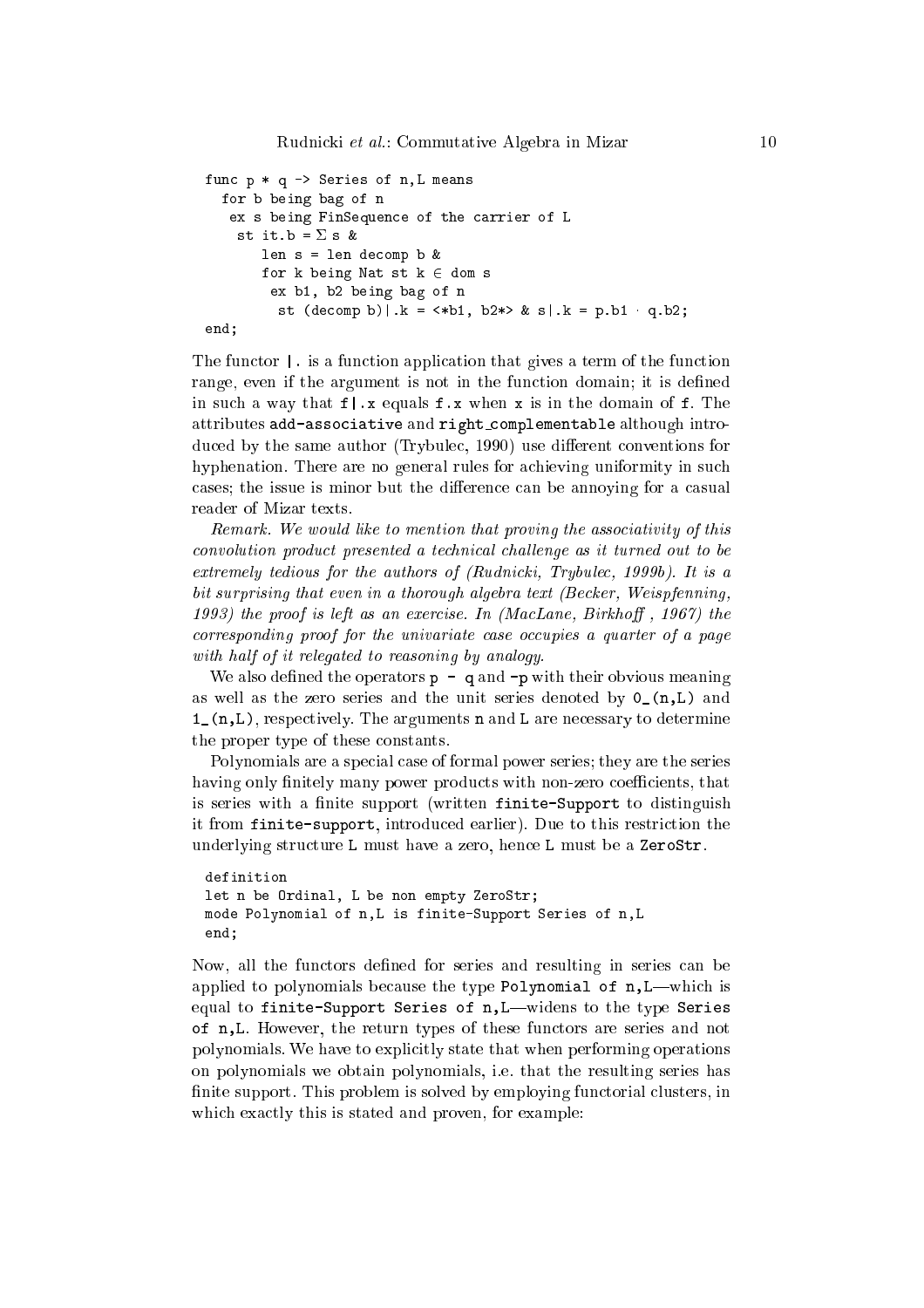```
definition
let n be Ordinal, L be right_zeroed (non empty LoopStr),
    p, q be Polynomial of n,L;
cluster p + q \rightarrow finite-Support;

oheren
e
   Prove that the result of adding two Polynomials has finite-Support.
end:
```
 $-$ 

After the registration of this luster, for p and q of type Polynomial of n,L, the type of p + q is Polynomial of n,L and not only a Series of n, L as given in the definition of addition. As a result of the cluster above, the attribute finite-Support is added, leading to the type finite-Support Series of n,L which by definition is a Polynomial of n, L. The solution with functorial clusters is much more elegant than a separate definition, or a redefinition, of addition for polynomials as we inherit whatever we have proven about the addition of power series.

Putting it all together, we get the ring of polynomials over a structure L as a doubleLoopStr, in which the single components are identified with the corresponding operators just defined (note that the underlying structure L is not a full commutative ring). We only used attributes necessary to ensure that the operators for polynomials resulted in a polynomial.

```
definition
let n be Ordinal,
    L be right zeroed add-associative right complementable
         unital distributive non trivial
         (non empty doubleLoopStr);
func Polynom-Ring(n, L) -> strict non empty doubleLoopStr means
  (for x being set
    holds x \in the carrier of it iff x is Polynomial of n, L) &
  (for x, y being Element of it, p, q being Polynomial of n,L
    st x = p \& y = q \text{ holds } x + y = p + q) &
  (for x, y being Element of it, p, q being Polynomial of n,L
    st x = p \& y = q \text{ holds } x \cdot y = p * q) &
  0. (it) = 0(n, L) &
  1_{-}(it) = 1_{-}(n,L);
end;
```
0. and 1 are unary functors returning the Zero and the unity of the structure, respectively.  $0(n,L)$  and  $1(n,L)$  as already mentioned denote the zero and the unit polynomials, respectively. Note that the symbol  $+$ is overloaded. On the left side it denotes the addition in the ring being defined, on the right side the addition of polynomials. Roughly speaking, it says that the addition in the ring of polynomials is just the addition of polynomials. The same holds for the symbol 1.

So far we have only defined an instance of a **doubleLoopStr**; nothing has been said about the usual algebraic properties of a polynomial ring. To constitute Polynom-Ring(n, L) as a ring, the necessary attributes are introdu
ed in luster registrations. For some of the attributes, additional properties of L are ne
essary. For example, it turns out that in order to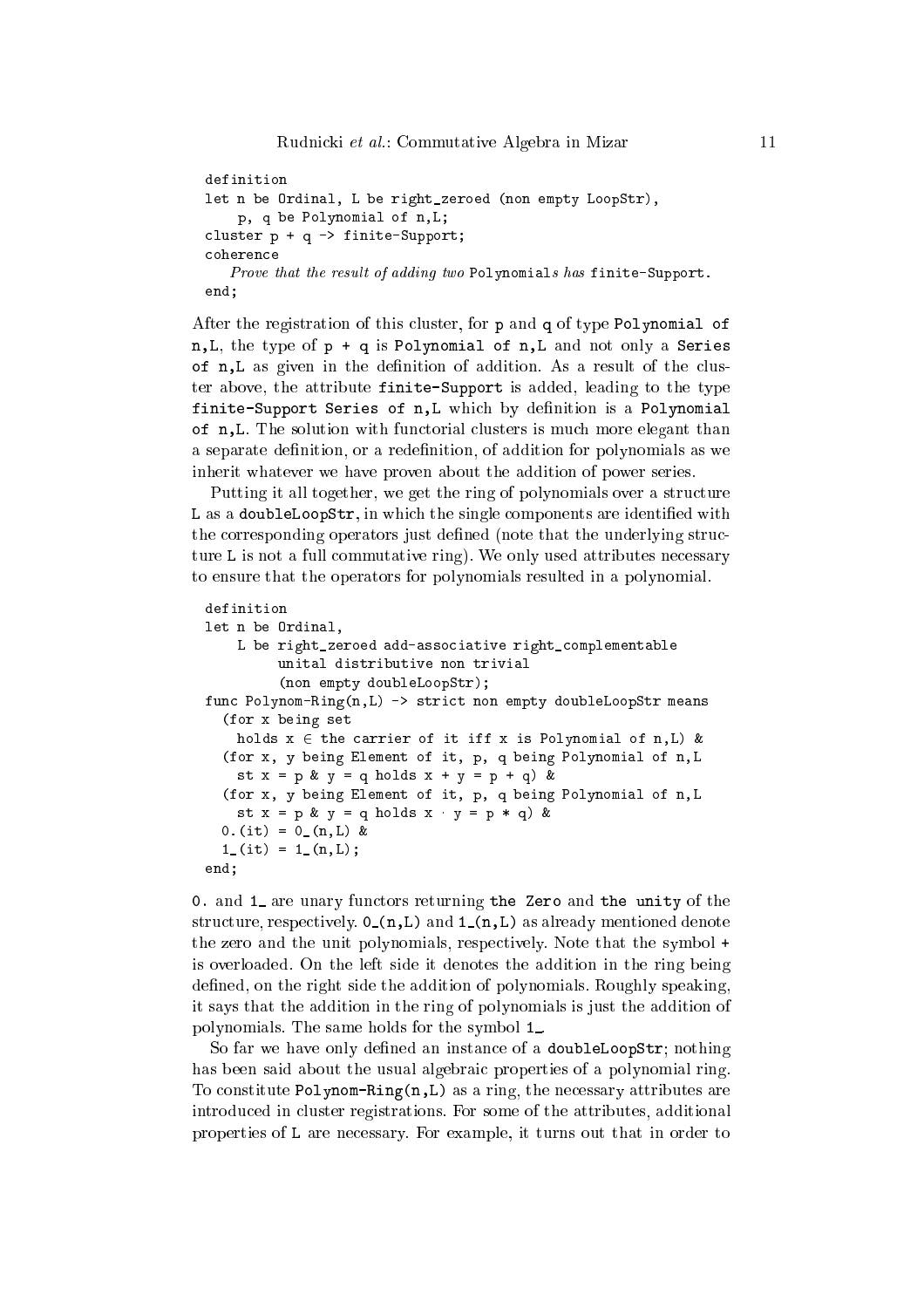prove the ommutativity of polynomial multipli
ation, we also need the addition of the underlying structure L to be commutative.

```
definition
let n be Ordinal,
   L be right zeroed Abelian add-associative
         right complementable distributive commutative
         unital non trivial (non empty LoopStr);
cluster Polynom-Ring(n, L) -> commutative;
end;
```
Finally, to prove distributivity of Polynom-Ring(n,L) we had to use attributes implying that L is a ring with a unit, but not necessarily a commutative one.

```
definition
let n be Ordinal,
   L be right_zeroed Abelian add-asso
iative
        right_
omplementable distributive asso
iative
        unital non trivial (non empty doubleLoopStr);
cluster Polynom-Ring (n,L) -> unital right-distributive;
end;
```
## 5. Evaluating Multivariate Polynomials

The next natural step is to consider the evaluation homomorphism of polynomials into the underlying structure L (Schwarzweller, Trybulec, 2000). In order to define an evaluation of polynomials as a function from the ring of polynomials over L into L, it is not ne
essary for L to be a ring. However, in order to prove that the evaluation is a homomorphism, further properties of L are necessary, namely that L is a non trivial commutative ring with 1.

First, we resolve the problem of evaluating a power product **b** which is a bag of n.

```
definition
let n be Ordinal, b be bag of n,
    L be unital non trivial (non empty doubleLoopStr),
    x be Fun
tion of n,L;
func eval(b, x) \rightarrow Element of the carrier of L means
  ex y being FinSequence of the carrier of L st
   len y = len SgmX(RelIn
l n, support b) &
   it = \Pi y &
   for i being Nat st 1 \le i \le i \le -1en y holds
    y \mid i = power(L). ((x - SgmX(RelIncl n, support b)) \mid i),
                        (b \cdot \text{SgmX}(\text{RelIncl n}, \text{support } b)) | .i);end;
```
The evaluation of the variables is given by a helper function x. To get to the evaluation of the finitely many variables occurring with non-zero exponents in b, the functor SgmX (Madras, 1996) is employed. This functor takes a finite set (here the support of bag b) and a linear order for this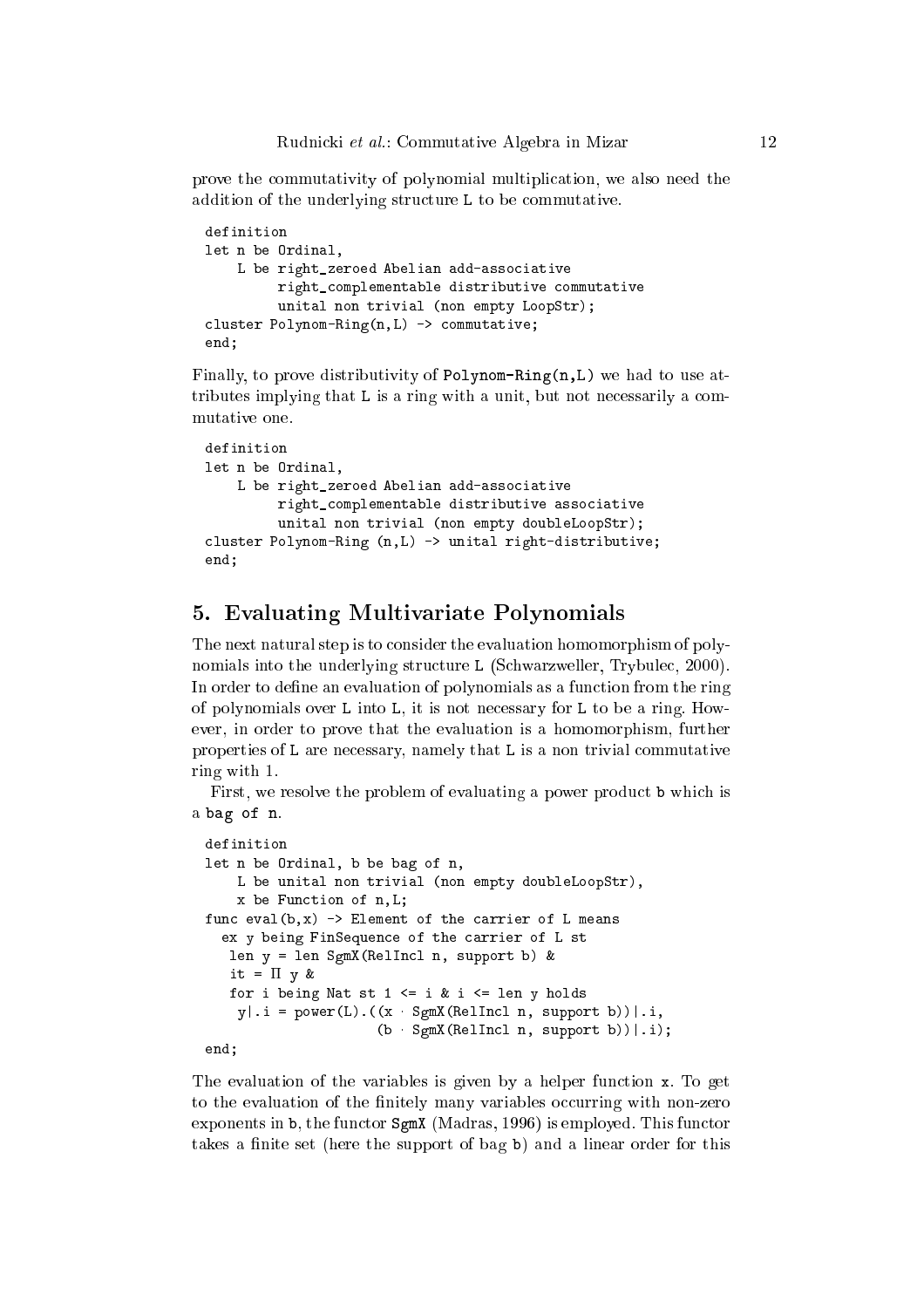set (here the inclusion on ordinals) and returns a finite sequence in which the elements of the given set occur in increasing order. This sequence is composed with x to get the finite sequence of values for the variables and with **b** to get the corresponding finite sequence of exponents. The  $exponentiation$  is then performed point-wise yielding a finite sequence  $y$ of elements of L. The result of the evaluation of b with respect to x is the product of the values of y. We get this product using the functor  $\Pi$ which takes a finite sequence over a structure allowing for multiplication and returns the product of the elements of the sequence (Trybulec, 1991).

The structure L has to meet two requirements: the existence of a unity, because we use the functor power, and that it is not trivial (i.e. has at least two elements). However, in order to prove that the evaluation respects multiplication of power products, that is

 $eval(b1 + b2, x) = eval(b1, x)$   $eval(b2, x)$ ,

it turns out that L has to provide a commutative multiplication with a left and a right unity. As this property is necessary to prove the properties of the evaluation of polynomials, it will follow that the evaluation of polynomials is a homomorphism only if the underlying stru
ture L is a ommutative ring with 1.

The definition of the evaluation of a polynomial is analogous to the evaluation of power produ
ts:

```
definition
let n be Ordinal,
    L be right_zeroed add-associative right_complementable
         unital distributive non trivial
          (non empty doubleLoopStr),
    p be Polynomial of n, L, x be Function of n, L;
func eval(p, x) -> Element of the carrier of L means
  ex y being FinSequen
e of the 
arrier of L
   st len y = len SgmX(BagOrder n, Support p) &
      it = \Sigma y &
      for i being Nat st 1 \le i \le i \le -1en y holds
       y \mid i = (p \text{ SgmX}(\text{BagOrder n}, \text{Support p})) \mid ieval(((SgmX(BagOrder n, Support p))|.i),x);
```
end;

The requirements on  $L$  in the above definition only ensure that eval is a fun
tion, not that it is already a homomorphism. Consequently, the next goal is to prove—with as modest additional requirements on L as possible—that the functor eval is a homomorphism from the polynomial ring over L into L.

We introduce a helper functor Polynom-Ring(n, L, x), taking an ordinal number n denoting the variables, a structure L and a variable evaluation function x as parameters, and assigning to each polynomial p in Polynom-Ring $(n,L)$  the value of eval $(p,x)$  from L.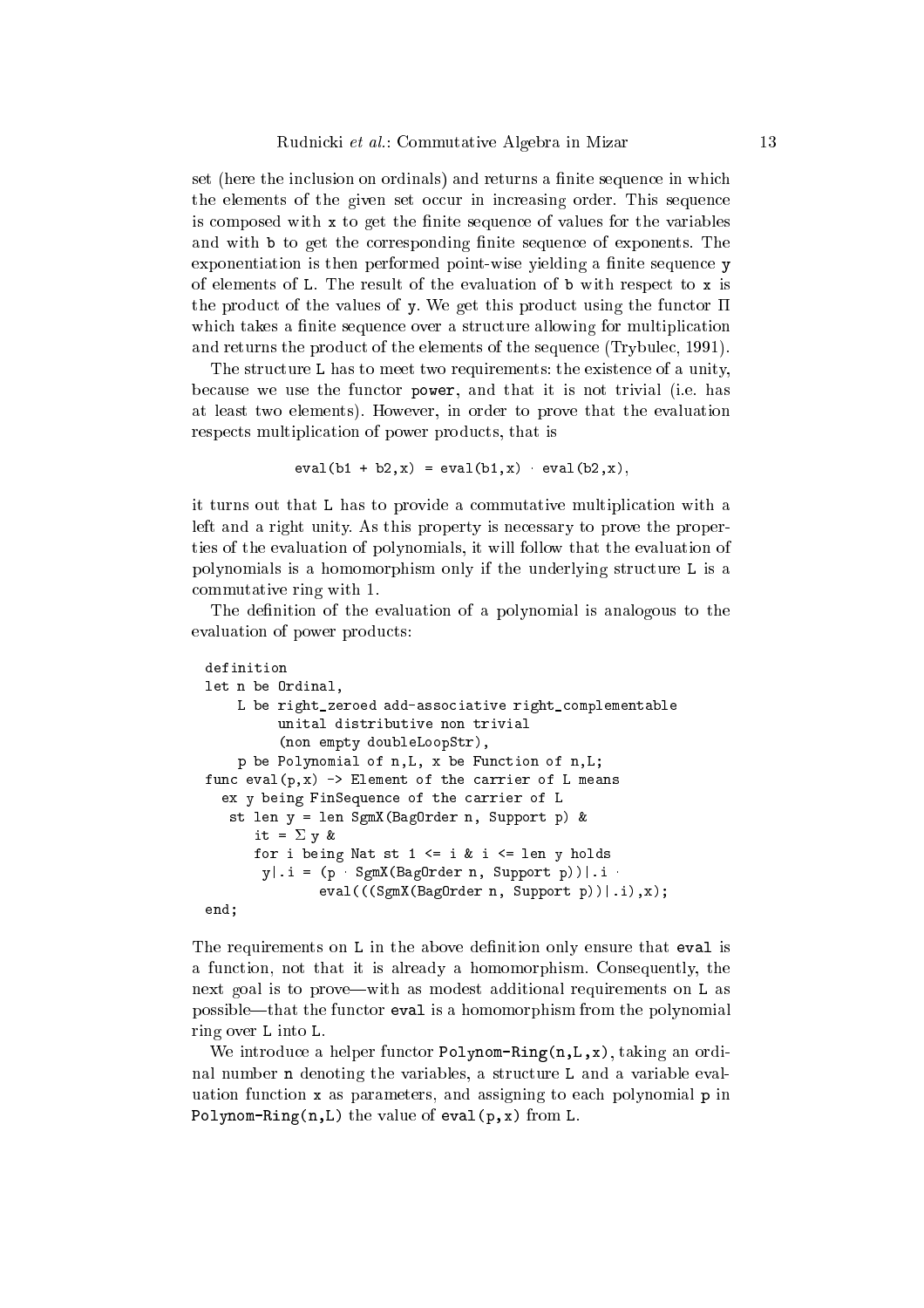```
definition
let n be Ordinal,
    L be right zeroed add-associative right complementable
         unital distributive non trivial
         (non empty doubleLoopStr),
    x be Fun
tion of n,L;
func Polynom-Evaluation(n, L, x)
                    \rightarrow map of Polynom-Ring(n, L), L means
   for p being Polynomial of n,L holds it.p = eval(p,x);
end;
```
Proving that Polynom-Evaluation is indeed a homomorphism needs additional assumptions concerning L: all three properties of a ring homomorphism require the addition of L to be an Abelian group, the multiplication of L to provide a left and a right unity, and the distributivity law. For the ompatibility of addition with polynomial evaluation these properties are already sufficient, whereas to prove that polynomial evaluation preserves the unity we need also the asso
iativity of multipli
ation. Finally, to prove that the evaluation of polynomials is compatible with the multiplication of polynomials we have to assume that the multipli
ation of L is not only asso
iative but also ommutative, hen
e that the underlying stru
ture L is a non trivial ommutative ring with 1. Thus we ended up with the following:

```
definition
let n be Ordinal,
    L be Abelian right_zeroed add-asso
iative
         right_
omplementable well-unital distributive

ommutative asso
iative
         non trivial (non empty doubleLoopStr),
    x be Fun
tion of n,L;
cluster Polynom-Evaluation(n,L,x) \rightarrow RingHomomorphism;
end;
```
### 6. Ideals

From our point of view ideals are interesting for two reasons. First, they are ne
essary to develop the theory of Grobner bases, whi
h was one of our motivations for starting this work. Second, the theory of ideals is an algebraic topic in its own right with many applications, hence a good topic for further study of algebraic structures and their inheritance in Mizar.

We do not introduce ideals as subsets closed with respect to addition and multiplication by arbitrary ring elements in one step (Backer et al., 2000). Rather, we introdu
e ea
h property separately as an attribute and combine these attributes in a second step using cluster definitions. Note that by doing so we not only get left and right ideals for free but in addition, the fact that ideals are both left and right ideals is captured by the Mizar checker without any further justification.

In order to define ideals we need to be able to say that a subset of a structure (indeed of the structure carrier) is closed under addition and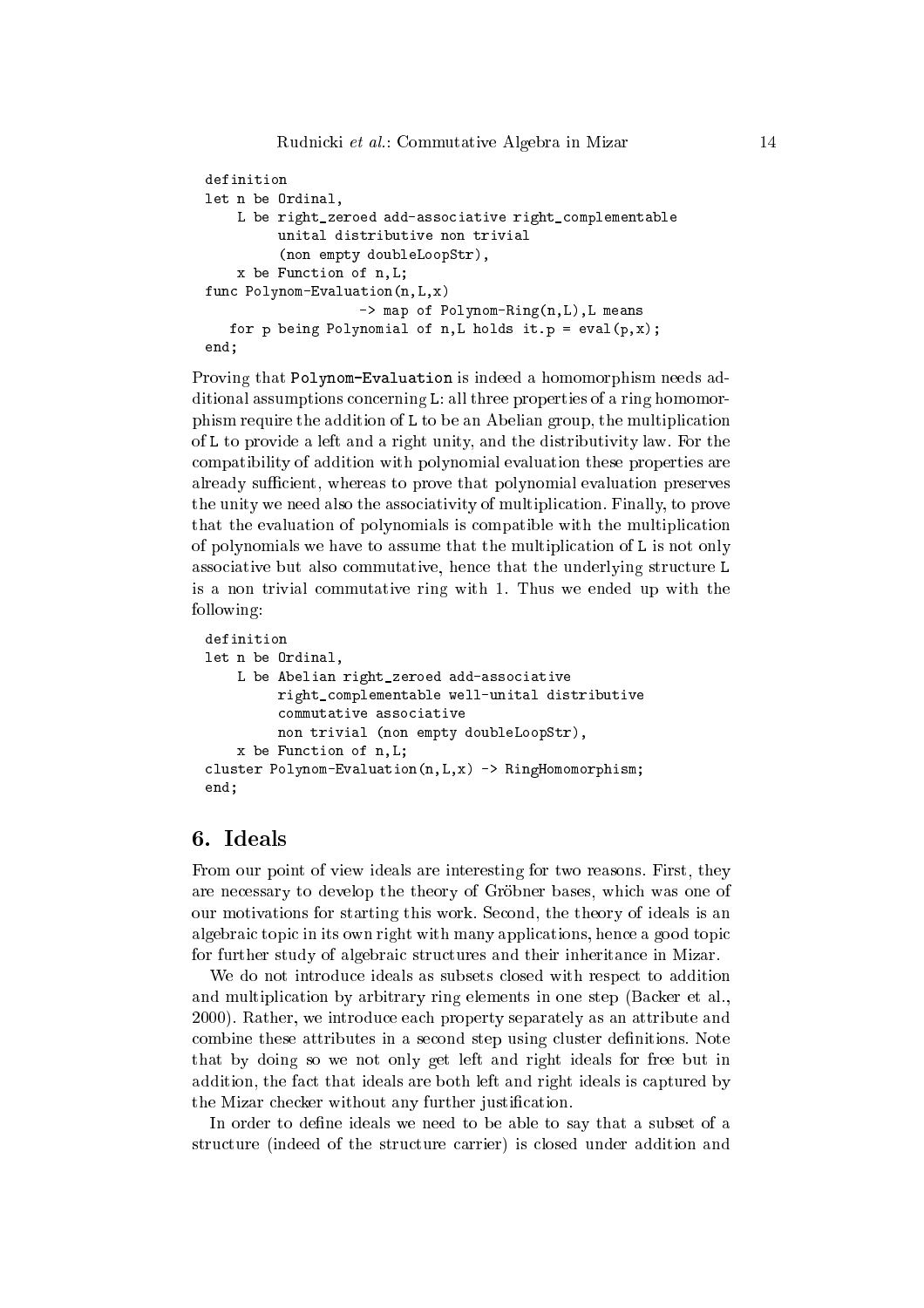multiplication by structure elements. To say that a subset of a structure is closed under addition does not require the structure to provide a multiplication. So the attribute add-closed can be defined for LoopStr.

```
definition
let L be non empty LoopStr,
   F be Subset of L;
attr F is add-
losed means
  for x, y being Element of the 
arrier of L
   st x \in F & y \in F holds x + y \in F;
end;
```
The attributes left-ideal and right-ideal expressing the fact that a subset is closed under multiplication by structure elements are defined for multLoopStr providing a multipli
ation only.

```
definition
let L be non empty multLoopStr,
    F be Subset of L;
attr F is left-ideal means
  for p, x being Element of the 
arrier of L
   st x \in F holds p \cdot x \in Fattr F is right-ideal means
  for p, x being Element of the 
arrier of L
   st x \in F holds x \cdot p \in F- - - -
```
The intended structures are then defined using existential clusters. The proofs of existen
e are simple here; just take the whole stru
ture L as the required subset. Note that no algebraic properties of L are necessary for the proofs; L only has to provide the operators for addition and multipli ation, hen
e must be a doubleLoopStr:

```
definition
let L be non empty doubleLoopStr;

luster add-
losed
        left-ideal right-ideal (non empty Subset of L);
cluster add-closed left-ideal (non empty Subset of L);
cluster add-closed right-ideal (non empty Subset of L);
end;
```
As a matter of convenience we also introduce the modes LeftIdeal, RightIdeal and Ideal. As should be clear from the previous sections, this is not necessary. One could work with the appropriately attributed Subset of L. In fact, we stated a couple of theorems in this way since it turns out that they can be proven with weaker assumptions; for example, to prove that  $\theta$  is an element of a subset I of L it suffices to assume I is left-ideal (and some further attributes for L must hold) rather than a full ideal.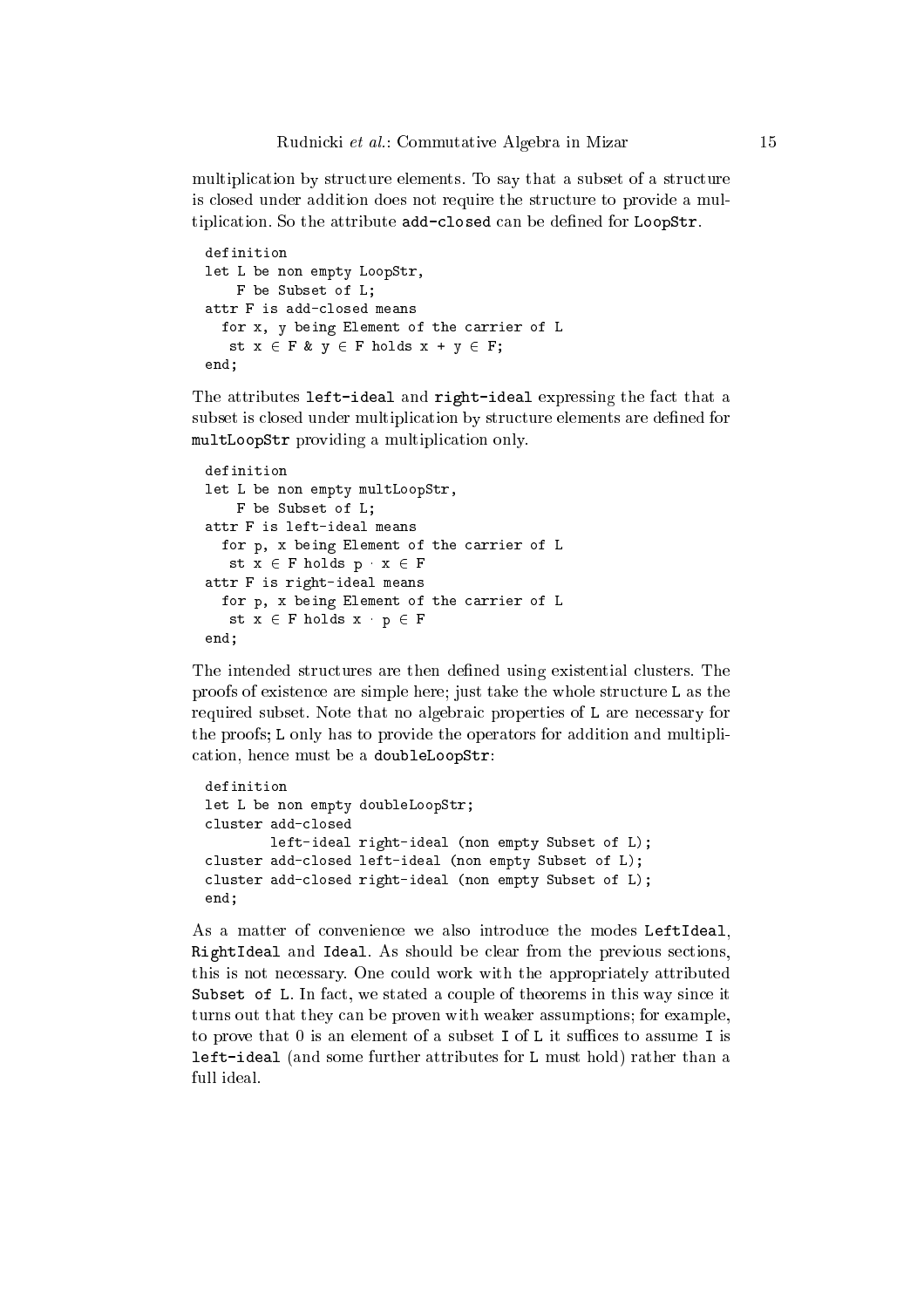```
definition
let L be non empty doubleLoopStr;
mode Ideal of L is add-
losed
                 left-ideal right-ideal (non empty Subset of L);
mode RightIdeal of L is add-
losed
                        right-ideal (non empty Subset of L);
mode LeftIdeal of L is add-
losed
                         left-ideal (non empty Subset of L);
end;
```
As we already mentioned these definitions imply that an ideal over L is both a left and a right ideal over L simply because all three modes are defined over the same structure mode L and the attributes of the latter ones are a subset of the attributes that an ideal must have.

The fact that for commutative structures left and right ideals coincide with two-sided ideals is captured in Mizar by the following conditional clusters. Note that the Mizar verifier will now treat left and right ideals in commutative structures as if they were ideals.

```
definition
let L be commutative (non empty doubleLoopStr);
cluster left-ideal -> right-ideal (non empty Subset of L);
cluster right-ideal -> left-ideal (non empty Subset of L);
end;
```
We stated and proved basic properties of (left, right) ideals, for example that  $0 \in I$  and that  $x - y \in I$  if  $x, y \in I$  for all (left, right) ideals I, also that {0.R} and the arrier of R are always (left, right) ideals. The phrase "always" means here for all non empty doubleLoopStrs fulfilling the attributes necessary to prove these theorems; namely, no further attributes in the second case and the attributes add-associative. right\_zeroed, right\_complementable and distributive in the first.

We introduced some operations on ideals such as the sum  $+$ , the intersection  $\cap$ , the product  $\ast$ , the quotient % of two ideals and the radical  $\sqrt$ of an ideal. When formalizing and proving basi properties of these operations we tried again to use as few attributes as possible; finding out, for example, that in order to prove  $(I \ X J) \ X K = I \ X (J * K)$  it suffices that only I is a right ideal whereas J and K are simply subsets of the underlying structure L:

```
theorem
for R being left_zeroed add-right-
an
elable right-distributive
            commutative associative (non empty doubleLoopStr),
    I being add-
losed right-ideal (non empty Subset of R),
    J, K being Subset of R
holds (I % J) % K = I % (J * K);
```
In order to prove the Hilbert basis theorem we also needed the notion of (finitely) generated ideals. Here we only handle the case of ideals (generated left and right ideals an be found in (Ba
ker et al., 2000)). The ideal generated by a subset  $F$  of a structure  $L$  is the smallest ideal that contains F whi
h is dire
tly expressed in the Mizar denition. Note that the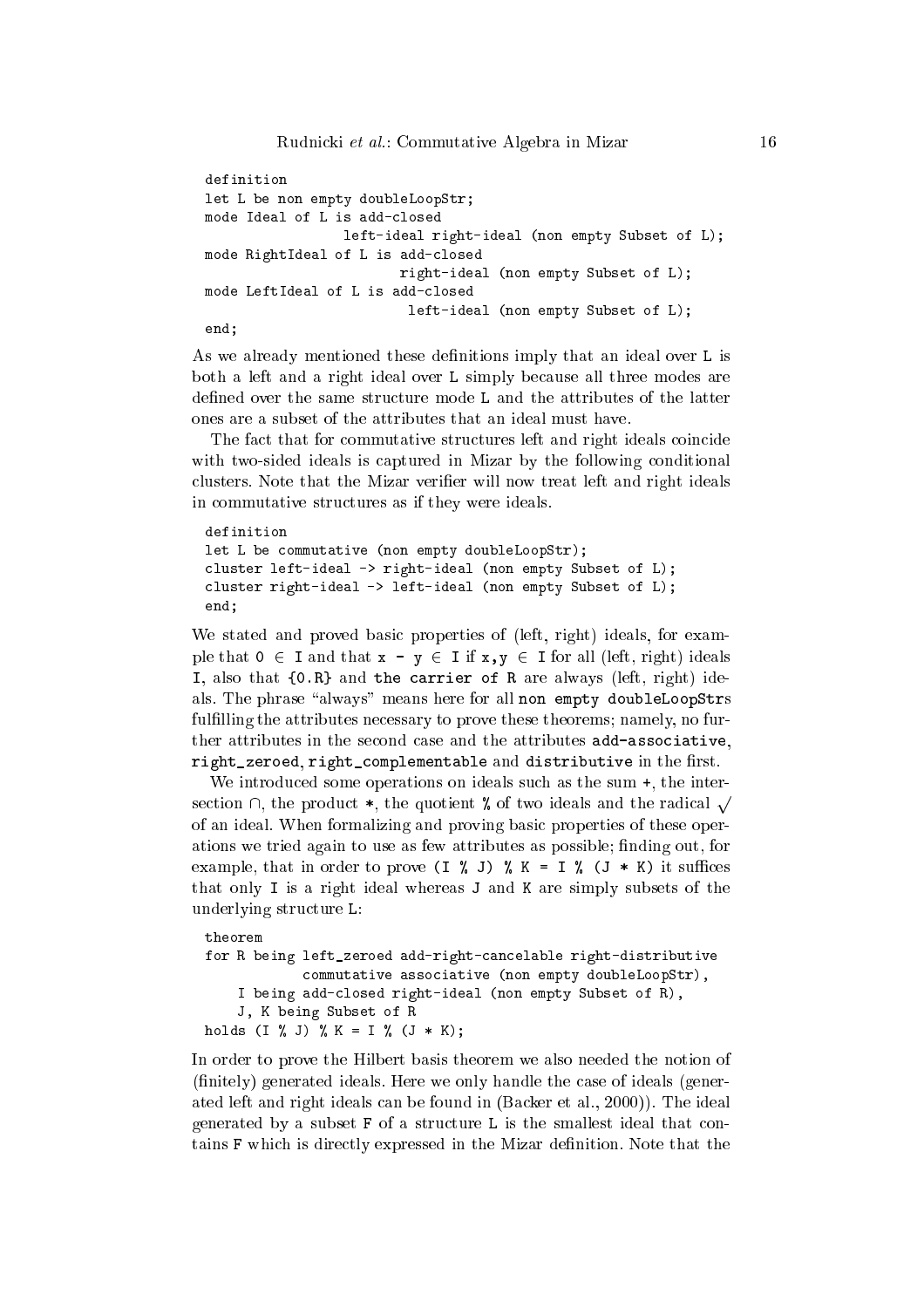following definition, like all definitions of functors, requires an existence and uniqueness proof and that no algebraic properties of the structure L are assumed.

```
definition
let L be non empty doubleLoopStr,
        F be non empty Subset of L;
fun
 F-Ideal -> Ideal of L means
    F c= it & for I being Ideal of L st F c= I holds it c= I;
end:ending the contract of the contract of the contract of the contract of the contract of the contract of the contract of the contract of the contract of the contract of the contract of the contract of the contract of the con
```
Given this notion one can prove basic properties of generated ideals, for example, the following well known fact about ideals with two generators. Here we need rather strong assumptions about the underlying algebrai structure L, namely that it is almost a commutative ring with unity (the property add-cancelable is a bit weaker than having a right inverse with respect to addition).

```
theorem
for R being Abelian left_zeroed right_zeroed add-cancelable
             well-unital add-asso
iative asso
iative 
ommutative
             distributive (non empty doubleLoopStr),
    a, b being Element of R holds
{a, b}-Ideal = {a \rightharpoonup r + b \rightharpoonup s} where r, s is Element of R
                                         : not contradiction};
```
Finitely generated ideals are ideals having a finite basis, that is they are generated by a finite subset  $F$  of  $L$ , so we introduce the following definition of the attribute finitely\_generated.

```
definition
let L be non empty doubleLoopStr,
    I be Ideal of L;
attr I is finitely_generated means
  ex F being non empty finite Subset of the 
arrier of L
   st I = F-I deal:
end;
```
Developing the theory of ideals so far was straightforward due to the mechanisms Mizar provides for constructing algebraic domains. As we described, the inclusion of left and right ideals can be done in Mizar quite elegantly. Also the ase of non ommutative rings an be handled in a natural way. The theorems, usually formulated in text books for commutative rings but which do not require commutativity of multiplication, an be stated without the orresponding attribute ommutative and thus would be applicable to non commutative rings. Due to the inheritance mechanism implemented in the Mizar system, these theorems can be applied for ommutative rings as well. Our attempt to state theorems with a minimal set of attributes often leads to algebraic structures not found in the literature; for example, a "ring" in which addition does not provide inverse elements as in the theorem above. Not only do we get interesting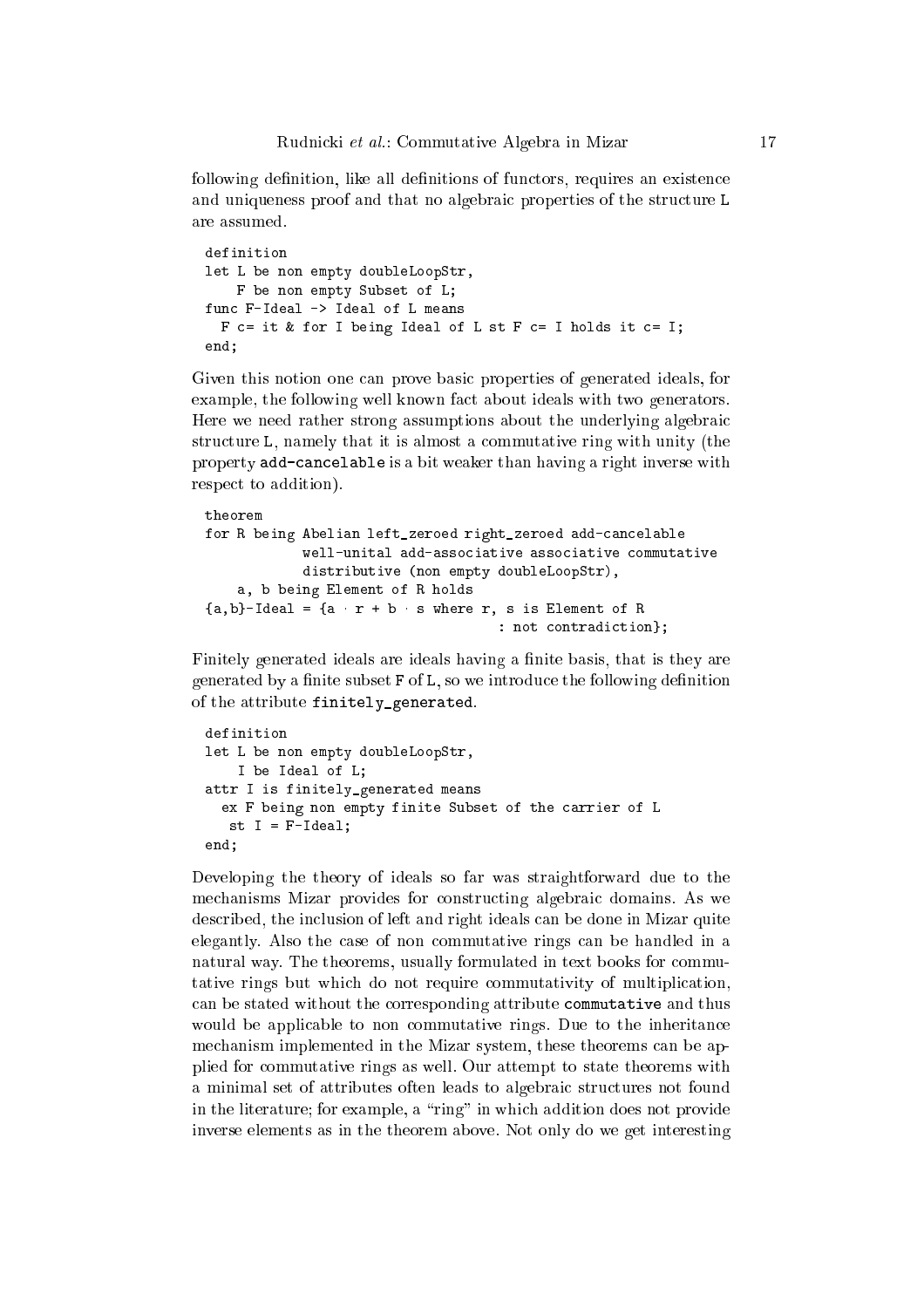new insights into algebrai domains, but we also believe it supports reuse of these theorems.

## 7. Hilbert Basis Theorem

The Mizar formalization of this theorem follows (Be
ker, Weispfenning, 1993), p. 145 where the theorem is formulated as:

**Theorem 4.6** (HILBERT BASIS THEOREM)  $(AC)$  Let R be a noetherian ring. Then the polynomial ring  $R[X]$  is again noetherian.

In the Mizar language (Backer, Rudnicki, 2000) the same is expressed as follows (the symbol :: starts a omment that ontinues to the end of the line):

```
theorem HBasis: :: Hilbert basis univariate
for R being Noetherian Abelian add-asso
iative right_zeroed
      right_
omplementable asso
iative distributive
      well-unital 
ommutative (non empty doubleLoopStr)
holds Polynom-Ring R is Noetherian;
```
This theorem is first formulated about univariate polynomials which were re
ently developed by R. Milewski (Milewski, 2000a,b,
). It turns out that univariate polynomials are more onveniently handled using a separate and simpler framework than using multivariate polynomials with one variable. Milewski used the simpler framework of algebraic sequences introdu
ed in (Muzalewski, Sz
zerba, 1991). We do not report on details of Milewski's work here but he has proven the fundamental theorem of algebra, see (Milewski, 2000
). We are now working on the proof of the orresponding fa
t for multivariate polynomials, i.e. the Hilbert Nullstellensatz. For the multivariate ase the Hilbert basis theorem is formulated in Mizar (Backer, Rudnicki, 2000) as:

```
theorem
for R being Abelian add-asso
iative right_zeroed
      right_
omplementable asso
iative distributive
      well-unital non trivial 
ommutative
      (non empty doubleLoopStr)
  st R is Noetherian
holds for n being Nat holds Polynom-Ring (n,R) is Noetherian;
```
This theorem in (Be
ker, Weispfenning, 1993), p. 145 is formulated as:

**Corollary 4.7** If R is a noetherian ring, then  $R[X_1, \ldots, X_n]$  is again noetherian for every  $n \geq 1$ . In particular,  $K[X_1, \ldots, X_n]$  is noetherian if  $K$  is a field.

The se
ond part of this orollary has been stated in Mizar as a separate theorem. Its proof is immediate as any field is Noetherian and the result follows from the first part of the corollary.

The attribute Noetherian is defined in (Backer et al., 2000):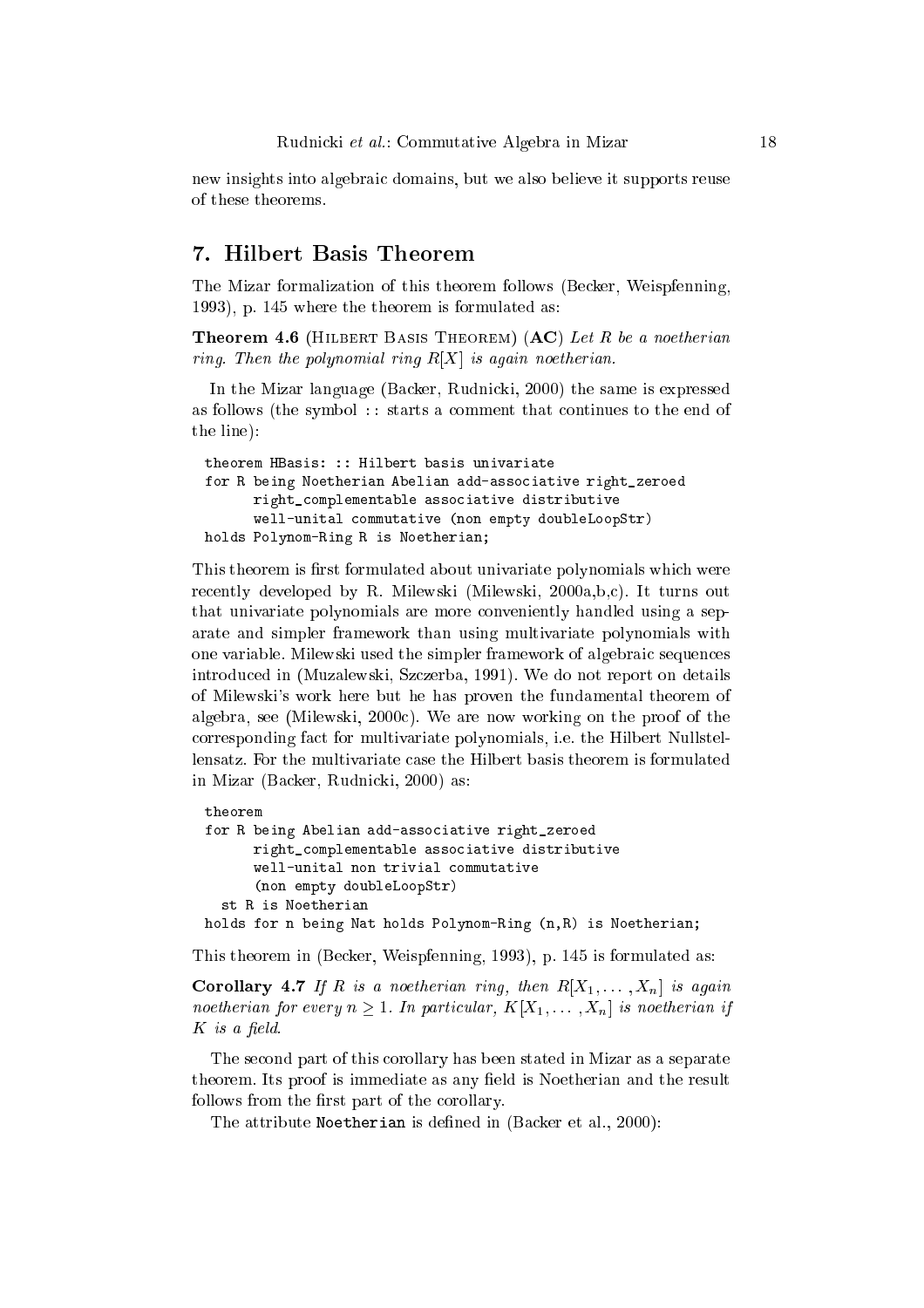```
definition
let L be non empty doubleLoopStr;
attr L is Noetherian means
  for I being Ideal of L holds I is finitely generated:
end;
```
Please note that the notion is definable for **doubleLoopStr** while (Becker, Weispfenning, 1993), p. 144 do it for a ring:

**Definition 4.4** A ring  $R$  is **noetherian** if every Ideal of  $R$  is finitely generated.

Before embarking on the proof of the Hilbert basis theorem, we first need to formalize the notion of a formal linear ombination. This was done for the multLoopStr, the smallest structure for which it is doable, see (Backer et al., 2000):

```
definition
let R be non empty multLoopStr,
    A be non empty Subset of the 
arrier of R;
mode LinearCombination of A ->
                  FinSequen
e of the 
arrier of R means
for i being set st i \in dom it
 ex u, v being Element of R, a being Element of A
  st it i : i = u + a + v;mode LeftLinearCombination of A ->
                  FinSequen
e of the 
arrier of R means
for i being set st i \in dom it
 ex u being Element of R, a being Element of A st it | . i = u \cdot a;
mode RightLinearCombination of A ->
                  FinSequence of the carrier of R means
for i being set st i \in dom it
 ex u being Element of R, a being Element of A st it |.i = a \cdot u;
end;
```
(Of ourse, when we want to sum a linear ombination we need a stru
ture that also provides an addition, i.e. a doubleLoopStr.)

We have actually needed only one type of linear combinations—as later we are dealing with commutative structures—but we have also defined the two sided linear ombination that an be used in nonommutative rings. Thus we ended up with three types of linear ombinations. These notions prompted a series of simple facts: there exist non empty linear combinations, catenation of linear combinations is a linear combination, multiplying a linear combination from the left or from the right results in a linear ombination of an appropriate kind, et
. For a while we hoped that the above definitions were sufficient, but it turned out that at a certain point we had to speak about a specific representation of a linear combination. This has been handled with the helper predicate: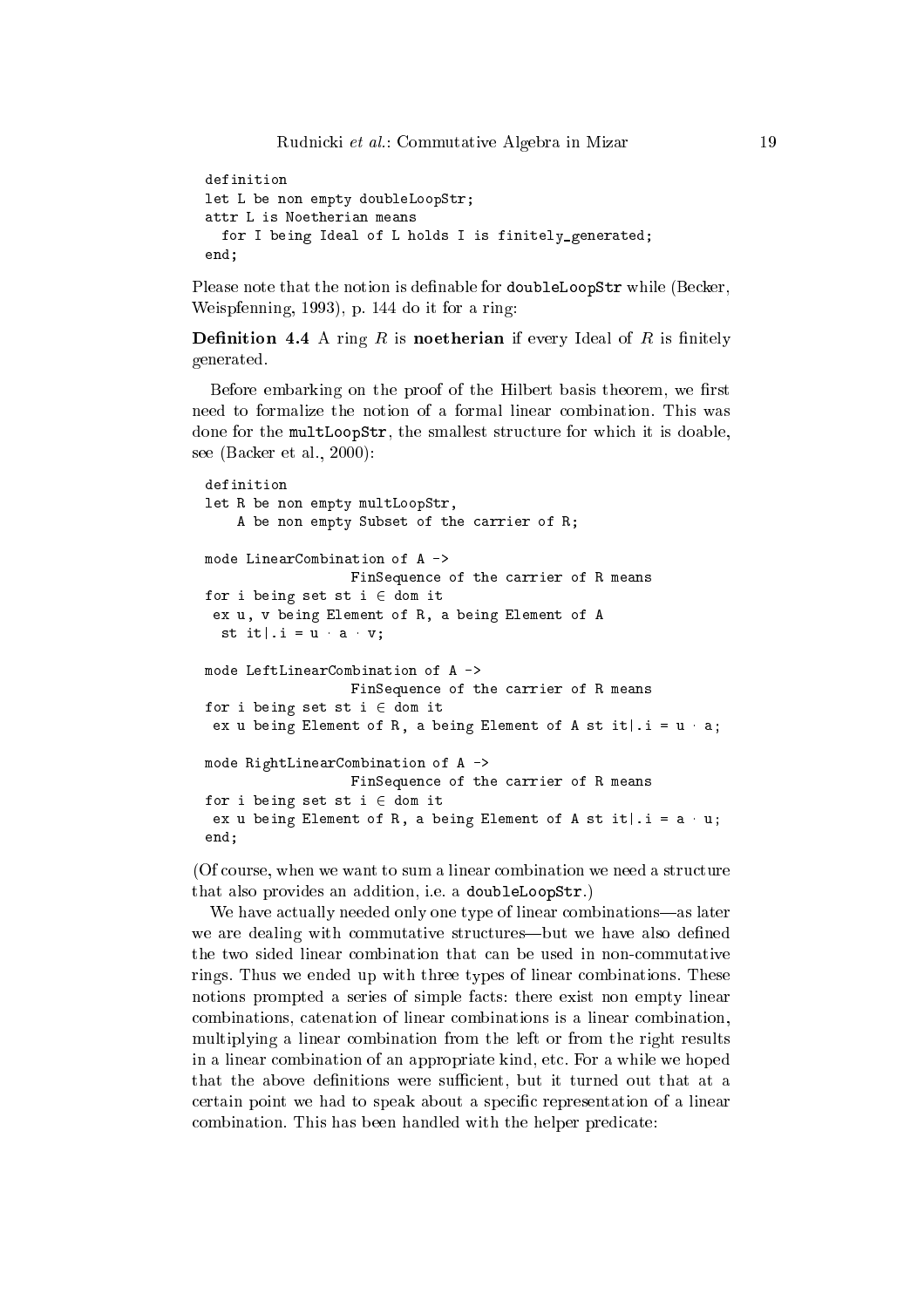```
definition
let R be non empty multLoopStr,
    A be non empty Subset of the 
arrier of R,
   L be LinearCombination of A,
   E be FinSequen
e of
         [:the carrier of R, the carrier of R, the carrier of R:];
pred E represents L means
  len E = len L &for i being set st i \in dom L holds
  L.i = ((E|.i)^1) ((E|.i)^2) ((E|.i)^3) & ((E|.i)^2) \in A;- - - -
```
 $([: \dots :]$  denotes a Cartesian product while '1, '2 and '3 are projections.)

Analogous predicates have been introduced for the other linear combinations. This predicate has enabled us to formulate and prove what happens to a linear combination under a map from a structure to a structure:

```
theorem
for R, S being non empty multLoopStr,
    F being non empty Subset of the 
arrier of R,
    l
 being LinearCombination of F,
   G being non empty Subset of the 
arrier of S,
   P being Function of the carrier of R, the carrier of S,
   E being FinSequen
e of
      [: the carrier of R, the carrier of R, the carrier of R:]
  st P\circF c= G & E represents lc
holds ex LC being LinearCombination of G
       st len 1c = len LC &
          for i being set st i \in dom LC holds
           LC.i = (P.(E|.i)') (P.(E|.i)') (P.(E|.i)')
```
One may wonder why the linear combinations were not directly defined through their specific representations. That was our original intention but it seems that they are hardly ever needed.

The proof of the main theorem for the univariate ase uses polynomials as defined by (Milewski, 2000a,b). This seemed a justified solution as we avoided the use of the heavier ma
hinery of Bags needed for multivariate polynomials. The Mizar proof of the theorem closely follows (Becker, Weispfenning, 1993), p. 145, using the following lemma from p. 144:

**Lemma 4.5 (AC)** Let R be a ring and let  $\mathcal{I}(\mathcal{R})$  be the set of all ideals of R. Then the following are equivalent:

- (i)  $R$  is no etherian.
- (ii) For every  $B \subseteq R$  there exists a finite subset C of B with  $\text{Id}(C) =$  $\mathrm{Id}(B)$ .
- (iii) Whenever  ${a_i}_{i\in\mathbb{N}}$  is a sequence of elements of R, then there exists  $m \in \mathbf{N}$  with  $a_{m+1} \in \text{Id}(a_0, \ldots, a_m)$ .
- (iv) There does not exist a strictly ascending  $\subset$ -chain of ideals of R, i.e., a family  $\{I_i\}_{i\in\mathbb{N}}$  of ideals of R with  $I_i\subseteq I_k$  and  $I_i\neq I_k$  for  $j < k$ .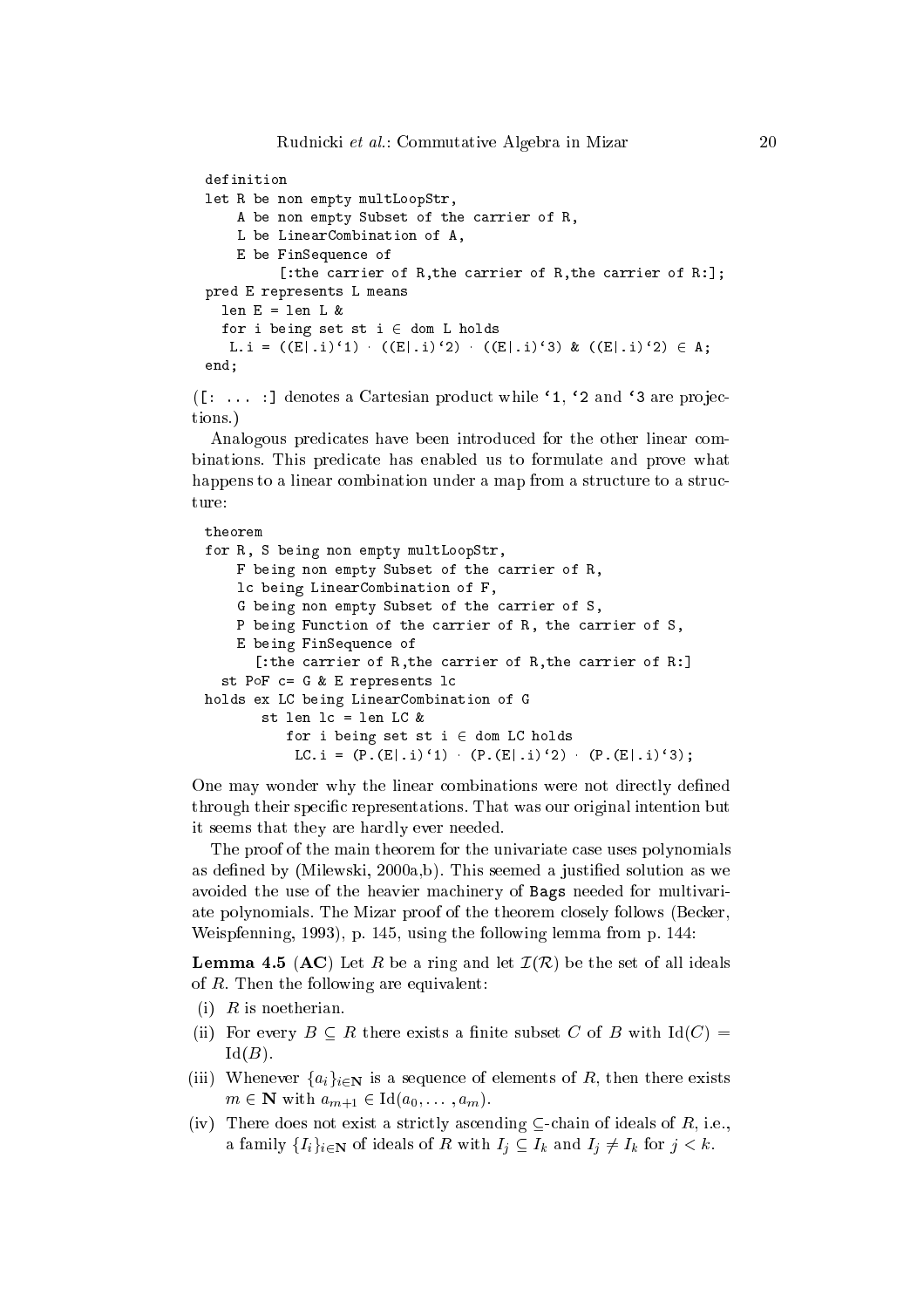In the Mizar language, theorems structured similarly to the lemma above are stated as a sequen
e of impli
ations: this is how they are usually proven. In the proof (by contradiction) of the Hilbert basis theorem we only needed the facts that (i)  $\implies$  (ii) and that (ii)  $\implies$  (iii) (but J. Backer has proven all of them). The first two implications form the following two Mizar theorems, see (Backer et al., 2000):

```
theorem :: Lemma_4_5_i_ii:
for R being Noetherian add-asso
iative left_zeroed right_zeroed
            add-
an
elable asso
iative distributive
            well-unital (non empty doubleLoopStr)
for B being non empty Subset of the 
arrier of R
  ex C being non empty finite Subset of the 
arrier of R
   st C = B \& C-Ideal = B-Ideal;
theorem :: Lemma_4_5_ii_iii:
for R being (non empty doubleLoopStr)
  st for B being non empty Subset of the 
arrier of R
     ex C being non empty finite Subset of the 
arrier of R
     st C = B & C-Ideal = B-Ideal
for a being sequence of R
  ex m being Nat st a. (m+1) \in (rng (a|Segm(m+1)))-Ideal;
```
In the course of proving the main theorem we needed to choose the polynomials of minimal degree from a set of polynomials. This was a
hieved with the helper functor minlen (we had to do some casting of types):

```
definition
let L be right_zeroed add-associative right_complementable
         unital distributive (non empty doubleLoopStr),
    I be non empty Subset of the 
arrier of Polynom-Ring L;
func minlen(I) -> non empty Subset of I equals
  { x where x is Element of I :
             for x', y' being Polynomial of L
              st x' = x \& y' \in I holds len x' \leq len y' };
end;
```
In Milewski's treatment of univariate polynomials they are represented as infinite sequences with a finite number of non-zero entries giving the coefficients in increasing order of the exponents. The degree of such a polynomial is the position where the last non-zero coefficient appears (this is alled the length of the sequen
e written len). The zero polynomial has length 0, the constant non-zero polynomials have length 1, etc. which

slightly differs from the common definition of the degree of a polynomial. The proof of the Hilbert basis theorem then follows the proof from (Be
ker, Weispfenning, 1993), p. 145. The proof in the book is about 250 words long, the Mizar proof is about 4500 words long. This blow up factor is not surprising as Mizar requires all algebraic manipulations to be done at a low level and the proof involves many of them. The Mizar proof probably ould have been shorter if it were re-edited having just its length in mind. However, on
e the proof is ompleted, there is little in
entive to beautify it.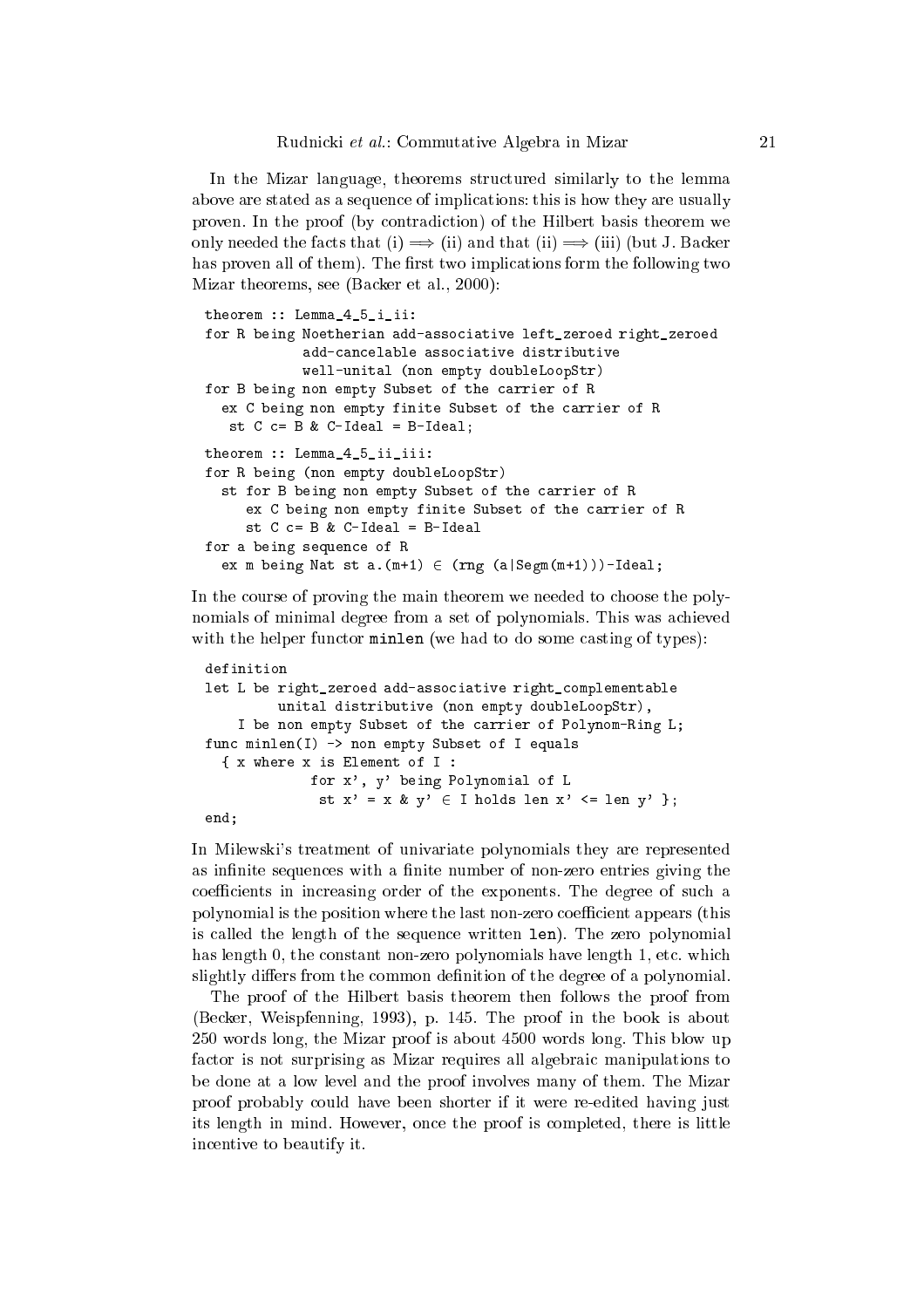As far as the length of Mizar texts goes, we found a bigger surprise proving the basis theorem for multivariate polynomials. In (Be
ker, Weispfenning, 1993), p. 145 the proof of Corollary 4.7 is just:

**Proof** The proof is by induction on n. If  $n = 1$ , then the claim is identical with the Hilbert basis theorem as stated above. If  $n > 1$ , it follows from

$$
R[X_1, \ldots, X_n] = R[X_1, \ldots, X_{n-1}][X_n]
$$

together with the induction hypothesis.

However, the hint given by the authors is discussed over pages  $73-74$ with referen
es to a number of earlier lemmas (with simple but tedious proofs). We needed to formalize all this material. The Mizar proof is also by induction on *n*. Strictly speaking the equality mentioned above does not hold in our treatment of polynomials but the rings are isomorphi and the Mizar proof is slightly different. Let us first observe that if two structures are isomorphic and one is Noetherian then the other is too:

```
theorem ISO3:
for R, S being Abelian add-asso
iative right_zeroed asso
iative
               right_
omplementable distributive well-unital
               (non empty doubleLoopStr),
   P being map of R,S
st P is RingIsomorphism & R is Noetherian holds S is Noetherian;
```
We start the induction at 0 with the help of:

```
theorem IS04:
for R being add-associative right_zeroed associative
            right_
omplementable distributive well-unital
            non trivial (non empty doubleLoopStr)
holds ex P being map of R, Polynom-Ring (0,R)
       st P is RingIsomorphism;
```
that is we show that R is isomorphic with the ring of multivariate polynomials over R with no variables. Next we show that:

```
theorem ISO5:
for R being Abelian add-asso
iative right_zeroed
            right_
omplementable asso
iative distributive
            well-unital 
ommutative non trivial
            (non empty doubleLoopStr),
   n being Nat
ex P being map of Polynom-Ring(Polynom-Ring(n,R)),
                  Polynom-Ring(n+1,R)
 st P is RingIsomorphism;
```
The proofs of these facts, although simple, are indeed tedious as they require a construction of isomorphisms. With these facts in hand the proof of the Hilbert basis theorem easily follows by induction. We have the base ase. The basis theorem for univariate polynomials gives us the inductive step since when Polynom-Ring(n,R) is Noetherian then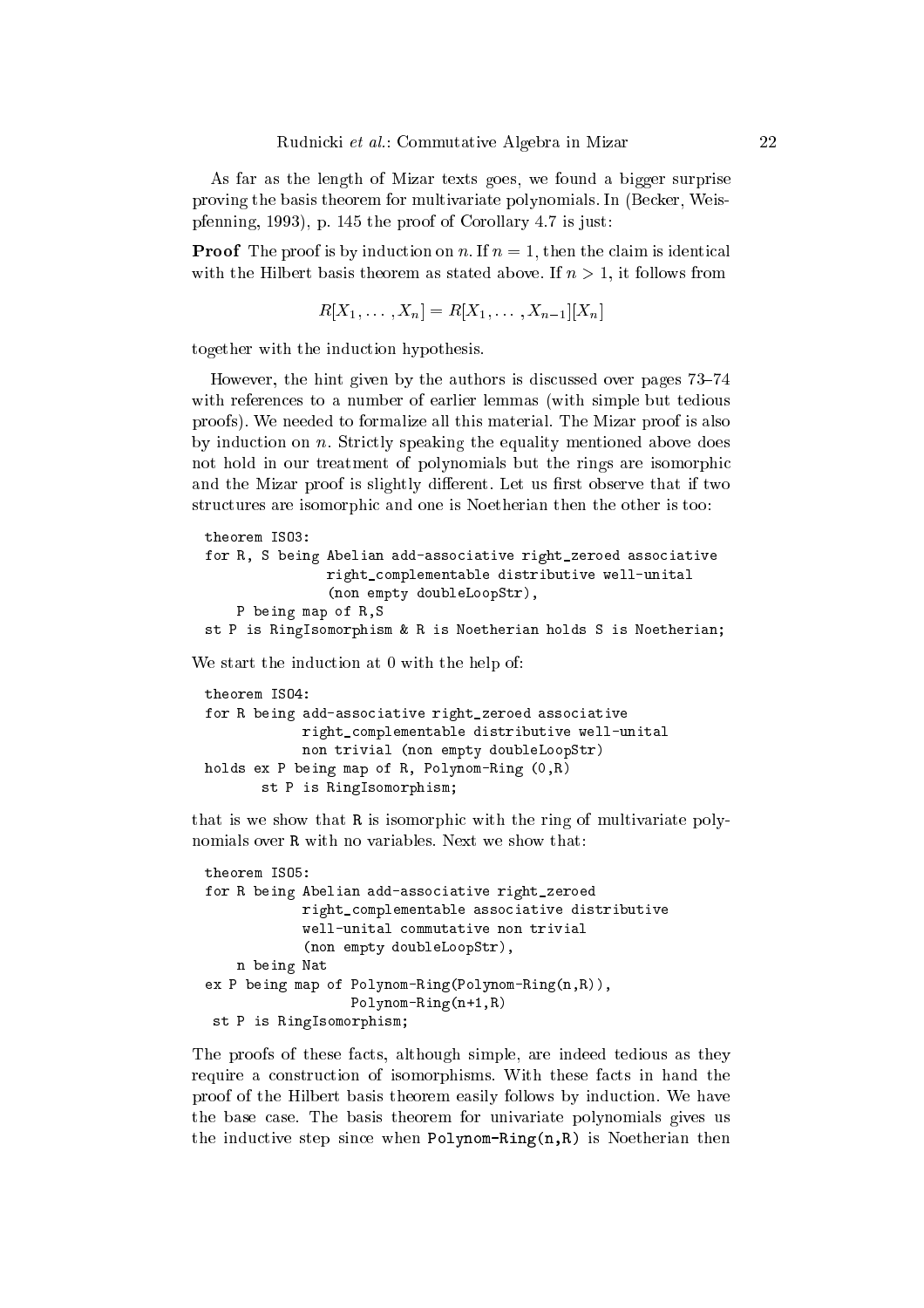```
so is Polynom-Ring(Polynom-Ring(n,R)); the latter is isomorphi
 to
Polynom-Ring (n+1,R) which thus is also Noetherian. Here is the com-
plete proof:
```

```
theorem :: Hilbert basis for multivariate
for R being Abelian add-asso
iative right_zeroed
            asso
iative right_
omplementable distributive
            well-unital non trivial 
ommutative
            (non empty doubleLoopStr)
  st R is Noetherian
for n being Nat holds Polynom-Ring(n,R) is Noetherian
proof
let R be Abelian add-associative right_zeroed
         asso
iative right_
omplementable distributive
         well-unital non trivial 
ommutative
         (non empty doubleLoopStr);
   assume
A: R is Noetherian;
   consider P being map of R, Polynom-Ring(0,R) such that
B: P is RingIsomorphism by ISO4;
Base: Polynom-Ring(0,R) is Noetherian by A, B, ISO3;
Step: now let k be Nat such that
      X: Polynom-Ring(k,R) is Noetherian;

onsider P being
                    map of Polynom-Ring(Polynom-Ring(k,R)),
                           Polynom-Ring(k+1,R) su
h that
      Y: P is RingIsomorphism by ISO5;
         Polynom-Ring(Polynom-Ring(k,R)) is Noetherian
                                            by X, HBasis;
      hen
e Polynom-Ring(k+1,R) is Noetherian by Y, ISO3;
      end;
thus thesis from Ind(Base, Step);
end;
```
The proof itself is short but proofs of all the helper lemmas occupy 1700 lines of Mizar text and are mainly due to J. Backer (Backer, Rudnicki, 2000). It would be hard to ompare the length of the Mizar proof with the orresponding proof from (Be
ker, Weispfenning, 1993), as the relevant material in the latter is spread over many pages.

To conclude our development we proved the following:

```
theorem
for R being Abelian right_zeroed add-asso
iative
            right_
omplementable asso
iative distributive
            well-unital 
ommutative non trivial
            (non empty doubleLoopStr),
    X being infinite Ordinal
holds Polynom-Ring(X,R) is non Noetherian;
```
That is, a polynomial ring with infinitely many variables has ideals that are not finitely generated. The proof is by contradiction using an evaluation that assigns unity to one of the variables which does not occur in the finite basis and zero to all remaining ones.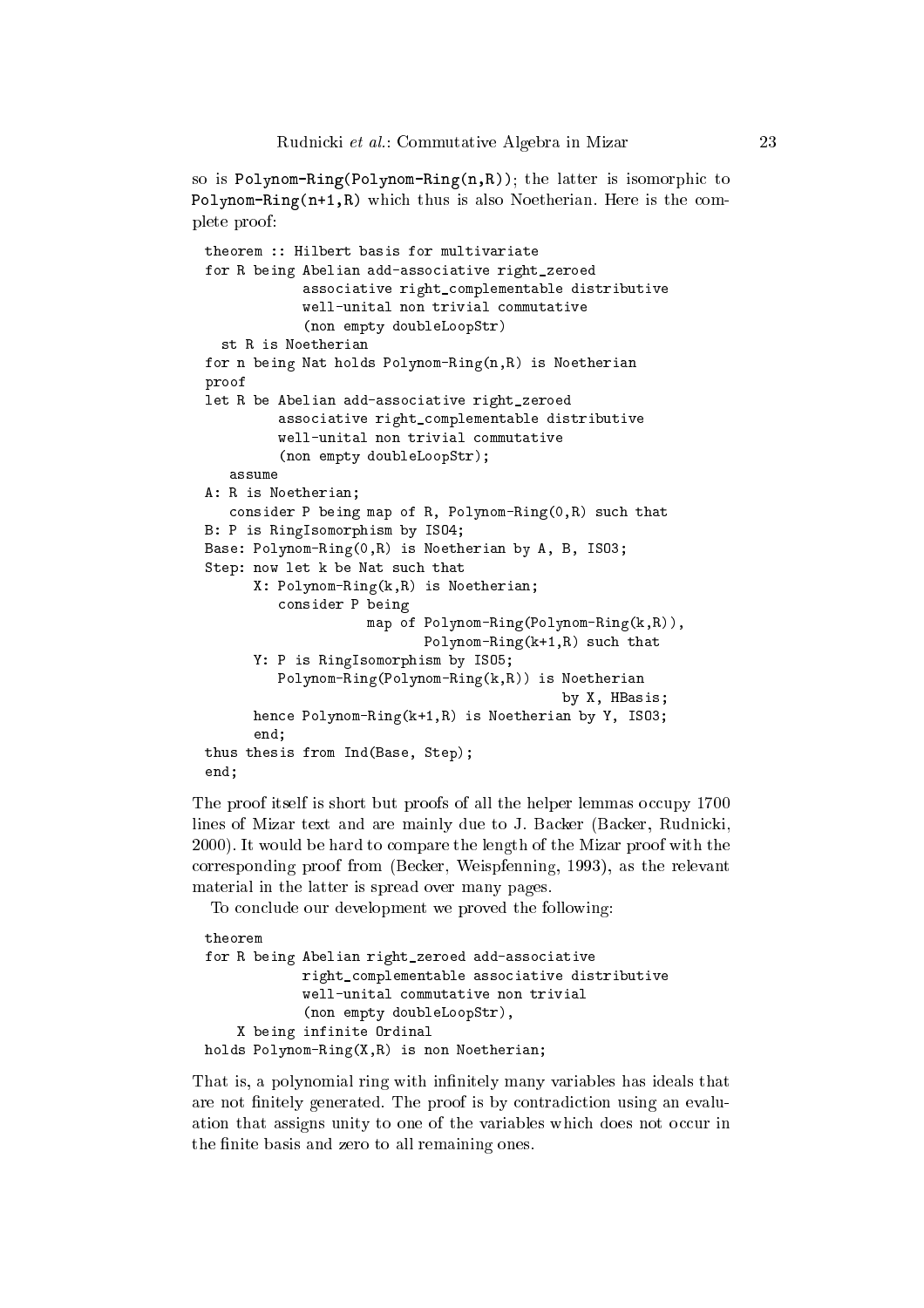## 8. Library Revisions

When starting to define polynomials, we wanted to keep the number of new definitions as small as possible. Hence we examined the MML to find concepts that we could use. Several problems occurred.

To begin, we found out (not for the first time) that many basic theorems were missing. For example, the functor  $\Sigma$  sums up elements of a finite sequence; it is clear that if all but one particular element equal zero, the sum is this element. This theorem had not been proven before.

It happens frequently that a Mizar author introduces a concept for a too specific structure, which limits the reuse of theorems about the concept. For example, the functor power, for exponentiation with natural numbers, was defined for groups, whereas we wanted to use it in a structure providing only unity. Of course, one can define the functor again for the more general ase, but this does not seem appropriate in a library. The solution is to revise the MML, that means generalizing the original definition and reformulating the theorems concerning this concept. Sometimes it turns out that the proof of a theorem a
tually does not use all properties of the structure it is about and thus the theorem can be generalized.

On the one hand this problem seems natural. For example, if one is writing an article about groups in which one needs a functor—and one does not find it in the MML—one simply defines it. Why should one think about more general solutions if it works well for the theorems intended to prove? In addition, it is rather hard, if even possible, to estimate how general a definition should be in order to provide optimal benefit for future users of MML. On the other hand, while proving theorems about the new on
ept, one usually observes whi
h properties of the underlying stru
ture are ne
essary to prove it and whi
h are not. The orre
tness proof of the power fun
tor, for example, did not use all the properties of a group. The same holds for defining formal power series and polynomials: we first did this for polynomials with a finite number of variables, before we realized that we had already developed all the ma
hinery for onstru
ting power series in arbitrary number of variables.

Another point onne
ted with this problem is that sometimes it may be better not to be as general as possible. For example, although one can build the theory of polynomials in one variable out of our approach by using Polynomial-Ring(1,R), this seems not to be the best solution. Doing so would require R to be a commutative and associative ring, just because these properties were ne
essary to prove the evaluation of polynomials to be a homomorphism in the general case. It seems that for polynomials with one variable, this property can be established with weaker assumptions on R. So the question remains: how mu
h generalization is best?

Also, in some cases genericness does not lead to one general theory in
luding well-known ones as instan
es, but rather splits up the theory by dupli
ating theorems. By dupli
ation we mean that the same algebrai theorem an be proven in more than one way by assuming that different attributes hold for the underlying structure mode. We illustrate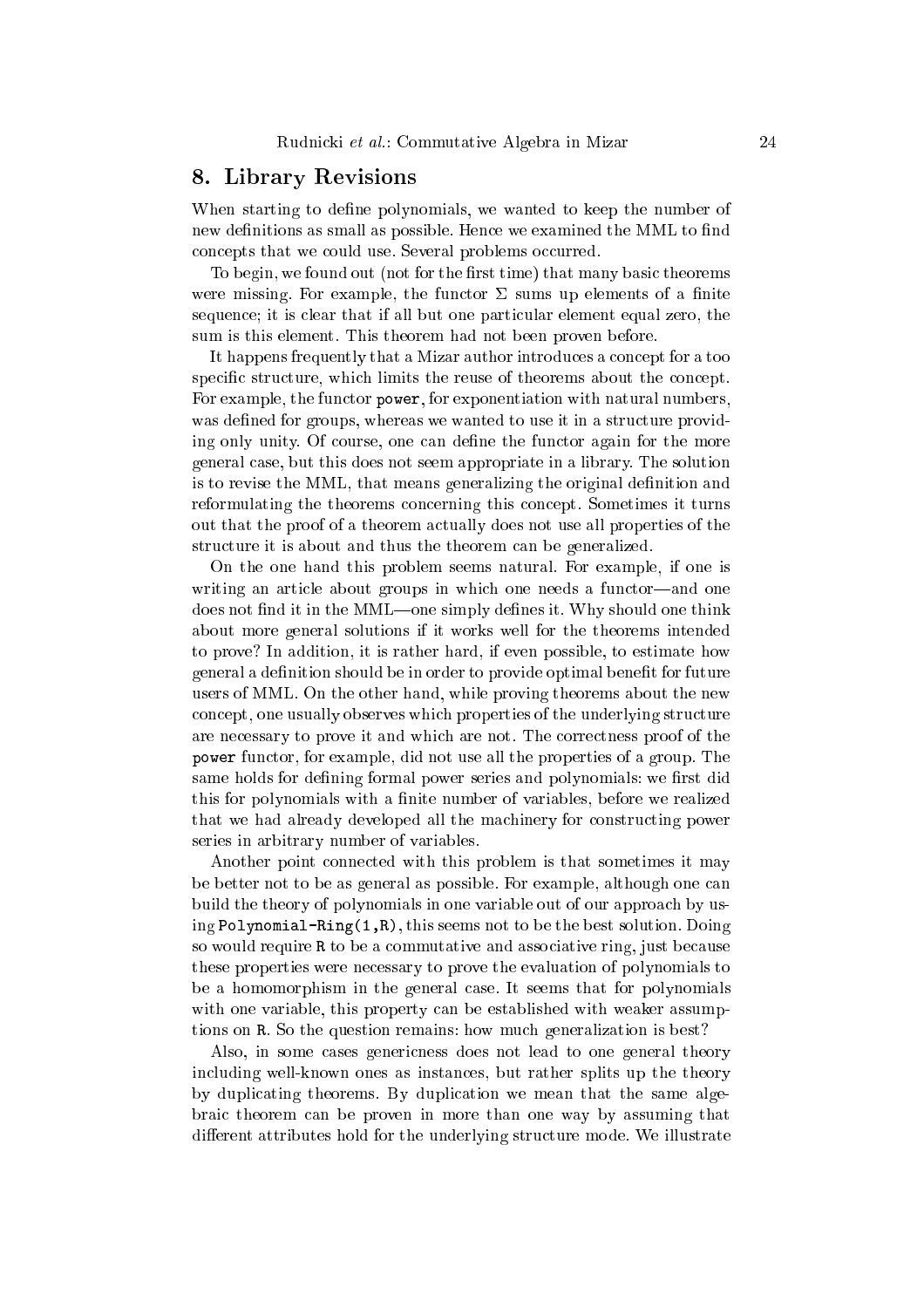this phenomenon with an example from (S
hwarzweller, 2000): elements of algebraic structures providing an addition can be multiplied with natural numbers— $n \cdot a$  standing for  $a + (a + (... (a + a) ...)$  and  $a \cdot n$  for  $(\ldots (a+a)+a)\ldots)+a$  + a—however in non associative structures  $n \cdot a$  and  $a \cdot n$  are not necessarily the same. Consequently, one starts with two definitions of this kind of multiplication, one for the left- and one for the rightmultiplication. Now, if addition is associative (and  $0 \cdot a = 0 = a \cdot 0$  holds, that is the underlying structure is both left\_zeroed and right\_zeroed) these two definitions coincide, that is

```
theorem
for L being left_zeroed right_zeroed asso
iative
      (non empty LoopStr),
    a being Element of L, n being Nat
holds n \ a = a \ n;
```
It turns out that one can prove the same theorem for non associative structures, if one assumes that addition commutes, so:

```
theorem
for L being Abelian (non empty LoopStr),
    a being Element of L, n being Nat
holds n \ a = a \ n;
```
The next question is what to do if the property  $n \cdot a = a \cdot n$  is needed in another proof: there is a choice of taking an associative or a non associative structure, leading to different proofs, and hence again to two theorems. It is hard to estimate which theorem will be more important for future work, so both seem to deserve their pla
e in the library. However, storing two or more versions of the same theorem will ultimately in
ate the library.

### 9. Related Work

An interesting and ambitious project named *Theorema* (Buchberger et al., 1997) aims at extending urrent omputer algebra systems towards supporting mathematical proofs and is built around the *Mathematica* software. At the time of this writing only a restricted prototype implementa-

Paul Ja
kson, in his PhD work (Ja
kson, 1995), explored the Nuprl proof development system applying it to omputational abstra
t algebra with the plan of introducing the absolute notion of mathematical rigor into the omputer algebra systems. Ja
kson got as far as the theory of monoids and polynomials. The hopes were to make the Nuprl proof checker intera
t with the Weyl omputer algebra system by extra
ting omputational ontents from onstru
tive Nuprl proofs. However, the work has not been ontinued sin
e 1995.

Coquand and Persson (Coquand, Persson, 1998) initiated a larger s
ale project in order to develop computational algebra completely with Martin-Löf's type theory. They advocate the use of the so called *internal*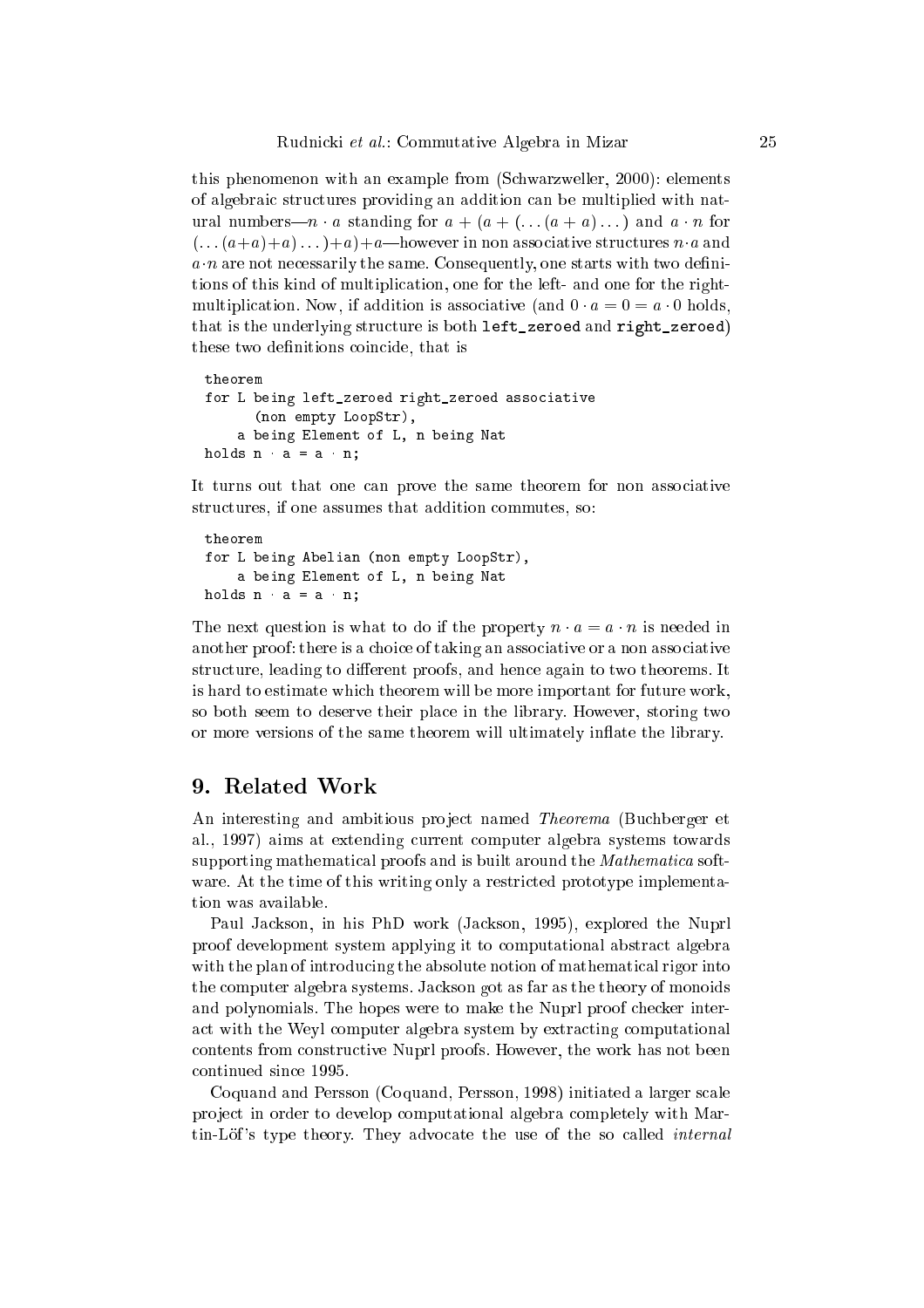or integrated methods of algorithm development where an algorithm is extra
ted from a onstru
tive existen
e proof. Thus, they hope that from an abstract proof of Gröbner basis existence one can extract an algorithm for omputing it. Their work is in progress but they already express fears that the extracted algorithms may have high complexity.

Buchberger's algorithm for computing Gröbner basis has been formalized in (Théry, 2001) using the Coq proof assistant. Théry's development is essentially *external*, as he first defines the Buchberger's algorithm and then proves its correctness. For any algorithm defined in Coq, there is a possibility to extra
t an implementation of the algorithm in O
aml. Thery investigated a number of variants of the Bu
hberger algorithm and the optimized version performed well in omparison to Maple.

The group of H. Barendregt, also using the Coq proof assistant, formally proved the fundamental theorem of algebra (Geuvers et al., 2000) following the "Kneser" proof based on iteration of roots. In order to do so, many basic algebraic domains—among them ordered fields—have been onstru
ted. In the proof of the theorem, the real numbers are treated axiomatically, that is, every representation of the constructive real numbers an be used. In Mizar, the fundamental theorem of algebra has been proven for a parti
ular representation of the omplex numbers (Milewski, 2000
). In order to hange the representation here, the user has to provide a proof that the new one is isomorphi to the omplex numbers already defined.

In the area of omputer algebra there has been work on libraries of algebraic structures. The AXIOM system (Jenks, Sutor, 1992), for instance, provides the user with a large number of predefined algebraic domains—called categories—such as Abelian groups, commutative rings or more involved ones such as unique factorization domains and fields with prime characteristics. Categories can extend previously defined ones; categories form a hierar
hy. As a onsequen
e operations are exported from the "lower" categories to the "higher" ones, thus enabling reuse of algorithms. However, properties of the ategories su
h as ommutativity of an operator, apply as omments only. Therefore, whether it is legal for a special algebraic domain to belong to a particular category cannot be he
ked within the system.

## 10. Con
lusions and Future Plans

In this paper we described the construction of formal multivariate power series and polynomials as well as the initial development of the theory of ideals in the Mizar system. The main on
ern was to present the possibilities that Mizar offers in building algebraic structures: Mizar's mechanisms allow sele
tive ontrol over properties of algebrai domains when stating and proving theorems. Although Mizar's possibilities are elegant and in clude inheritance in the usual mathematical style, library revisions were necessary during our work. It seems to us that revisions cannot be avoided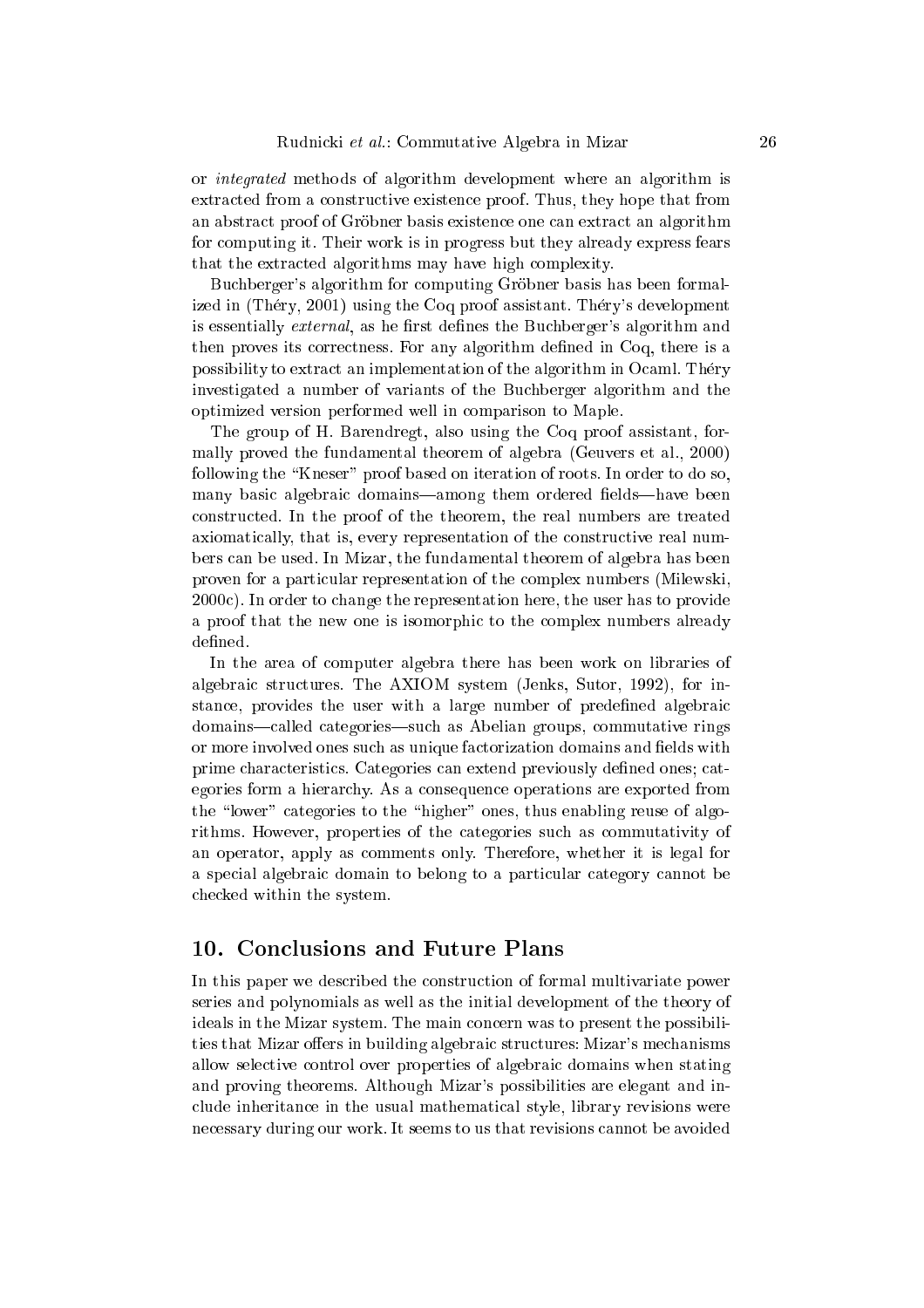during the development of a library for formalized mathemati
s and only heavy usage can indicate the direction of needed changes.

We plan to go on with our work on polynomials. Among other goals we would like to get more insight into dealing with inheritance in algebraic structures. We want to investigate how applications of our general theory of polynomials an be ontinued. One of the goals is to develop a theory of polynomials over finite fields—as used in coding theory—thus to restrict the underlying stru
ture of a polynomial ring. As mentioned before, the theory of one-variable polynomials has been developed separately without using the framework of multivariate polynomials: it turns out to be more convenient, although it could have been done using our approach. This may serve as a case study concerning the question of what level of generalization is best.

One of the specific plans for the future is to work towards the theory of Gröbner bases and Buchberger-like algorithms. We have already collected some experience in reasoning about computations in Mizar, see the series about SCM and its derivatives in MML (Nakamura, Trybulec, 1992). We favor the so-called *external* method, where the algorithm is given and the proof of its orre
tness is given separately, in parti
ular we prefer the algorithm to be des
ribed as a program for an abstra
t ma
hine. In this way the algorithm is accessible as a mathematical object that can be studied from any viewpoint and this facilitates reasoning about the resour
es like time and spa
e onsumed by the algorithm. With this approach, it is irrelevant whether the proof is constructive or not, or what were the mathematical tools used in proving the correctness of the algorithm (was the axiom of hoi
e used or not). Most of the algorithms in omputer algebra and their proofs were prepared using this external method. Mizar can provide an environment in which these algorithms and any new ones an be proven formally.

In contrast, the prevailing approach in systems based on type theories consists of extracting a program from a constructive proof through the internal or the integrated method (Coquand, Persson, 1998). It is an attra
tive alternative, albeit to the best of our knowledge renders the reasoning about resources difficult if not virtually impossible.

Our overall approach is slightly different than that of others: we are aiming at a general case, including non-commutative structures. For that, it seems reasonable to extend the theory of ideals developed so far. This is an algebraic topic with many applications and its development could shed some light on the problems we discussed here.

Acknowledgments: We would like to thank the reviewers for many helpful comments and suggestions. Also, we would like to thank Nick Rudnicki, the son of Piotr, for his valiant attempts to make us appreciate the elegan
e of the written word.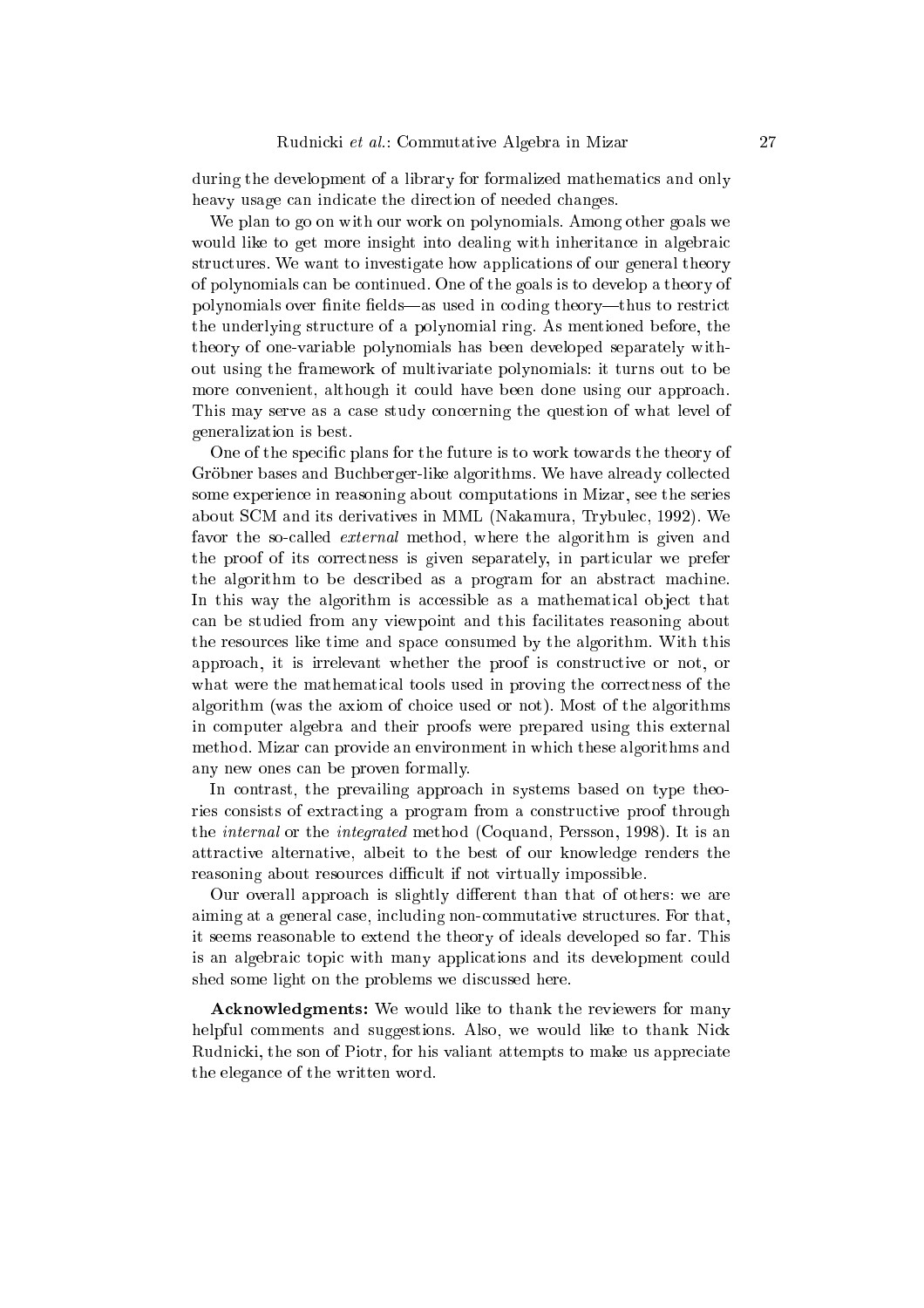## Referen
es

- Association of Mizar Users, Library Committee, Preliminaries to Structures, (1995). http://mizar.org/JFM/Addenda/struct\_0.html
- J. Backer, P. Rudnicki, Hilbert Basis Theorem, Formalized Mathematics, (2000). (to appear) http://mizar.org/JFM/Vol12/hilbasis.html
- J. Backer, P. Rudnicki, Ch. Schwarzweller, Ring Ideals, Formalized Mathematics, (2000). (to appear) http://mizar.org/JFM/Vol12/ideal1.html
- G. Bancerek, Ordinal Numbers, Formalized Mathematics, 1, 91-96. (1990). http://mizar.org/JFM/Vol1/ordinal1.html.
- G. Ban
erek, Zermelo Theorem and Axiom of Choi
e, Formalized Math $ematics, 1, 265-267. (1990).$ http://mizar.org/JFM/Vol1/wellord2.html.
- G. Ban
erek, K. Hryniewie
ki, Segments of Natural Numbers and Finite Sequences, Formalized Mathematics, 1, 107-114. (1990). http://mizar.org/JFM/Vol1/finseq\_1.html.
- T. Becker, V. Weispfenning, Gröbner bases: A Computational Approach to Commutative Algebra, Springer-Verlag, New York Berlin, (1993).
- B. Bu
hberger, T. Jebelean, F. Kriftner, M. Marin, E. Tomuta, D. Vasaru, A Survey on the Theorema Project, W. Küchlin, (eds.) *Proceedings of ISSAC*'97, ACM Press,  $384-391$ . (1997).
- Th. Coquand, H. Persson, Gröbner Bases in Type Theory, Types'98,  $LNCS$  1657. Springer-Verlag Berlin Heidelberg, 33-46. (1998).
- H. Geuvers, F. Wiedijk, J. Zwanenburg, R. Pollack, H. Barendregt, The "Fundamental Theorem of Algebra" Project, (2000). http://www.cs.kun.nl/gi/projects/fta
- S. Jaskowski, On the rules of suppositon in formal logic, Studia Logica, 1, (1934).
- P. B. Jackson, Enhancing the Nuprl Proof Development System and Applying it to Computational Abstract Algebra, Cornell University, PhD thesis, CS TR95-1509, (1995).
- R. D. Jenks, R. S. Sutor,  $AXIOM = The Scientific Computation System$ , Springer-Verlag, New York Berlin Heidelberg, (1992).
- E. Kusak, W. Leonczuk, M. Muzalewski, Abelian Groups, Fields and Vector Spaces, Formalized Mathematics, 1, 335-342. (1990). http://mizar.org/JFM/Vol1/ve
tsp\_1.html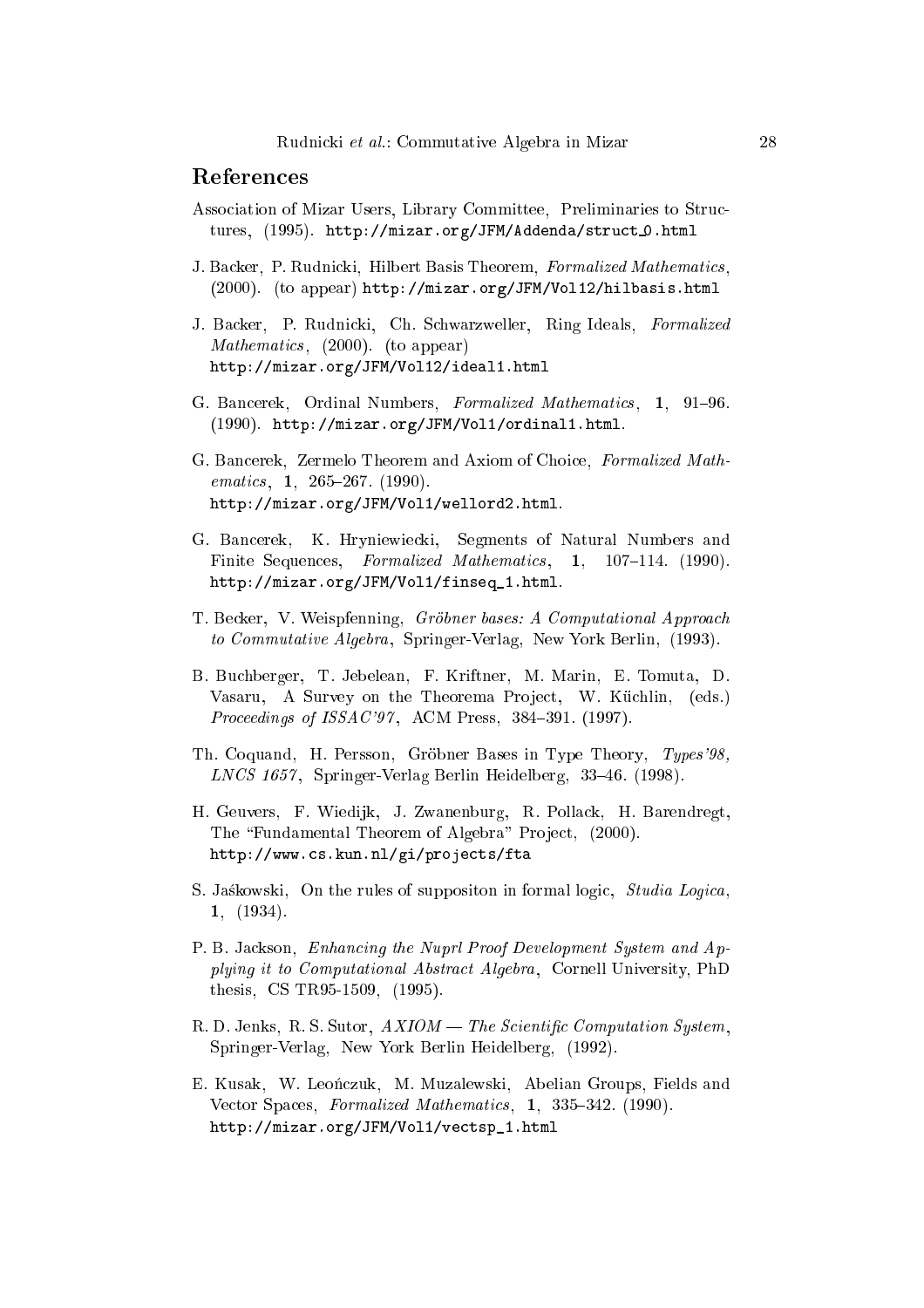- S. MacLane, G. Birkhoff, Algebra, The MacMillan Company, New York, (1967).
- B. Madras, On the Concept of Triangulation, Formalized Mathematics, 5,  $457-462$ . (1996). http://mizar.org/JFM/Vol2/triang\_1.html
- R. Milewski, The Ring of Polynomials, Formalized Mathematics, (2000). (to appear) http://mizar.org/JFM/Vol12/polynom3.html
- R. Milewski, Evaluation of Polynomials, Formalized Mathematics, (2000). (to appear) http://mizar.org/JFM/Vol12/polynom4.html
- R. Milewski, Fundamental Theorem of Algebra, Formalized Mathematics,  $(2000)$ . (to appear) http://mizar.org/JFM/Vol12/polynom5.html
- M. Muzalewski, L. Sz
zerba, Constru
tion of Finite Sequen
es over Ring and Left-, Right-, and Bi-Modules over a Ring, Formalized Mathemat*ics*, **2**, 97-104. (1991). http://mizar.org/JFM/Vol2/algseq\_1.html
- Y. Nakamura, A. Trybulec, A Mathematical Model of CPU, Formalized  $Mathematics, 3, 151–160. (1992).$ http://mizar.org/JFM/Vol4/ami\_1.html
- H. Rasiowa, R. Sikorski, The Mathematics of Metamathematics, PWN, Warszawa, (1968).
- P. Rudnicki, A. Trybulec. On Equivalents of Well-foundedness. An Experiment in Mizar, Journal of Automated Reasoning, 23, 197-234. (1999).
- P. Rudnicki, A. Trybulec, Multivariate Polynomials with Arbitrary Number of Variables, Formalized Mathematics,  $8, 317-332.$  (1999). http://mizar.org/JFM/Vol11/polynom1.html
- P. Rudnicki, Ch. Schwarzweller, A. Trybulec, Defining Power Series and Polynomials in Mizar, *Proceedings of Calculemus 2000*, Manfred Kerber, Mi
hael Kohlhase, A K Peters, Ltd., (2000). (to appear)
- Ch. Schwarzweller, The Binomial Theorem for Algebraic Structures, Formalized Mathematics,  $(2000)$ . (to appear) http://mizar.org/JFM/Vol12/binom.html
- Ch. S
hwarzweller, A. Trybule
, Evaluation of Multivariate Polynomials, Formalized Mathematics, (2000). (to appear) http://mizar.org/JFM/Vol12/polynom2.html
- A. Tarski, On well-ordered subsets of any set, Fundamenta Mathemati  $cae$ , **32**, 176-183. (1939).